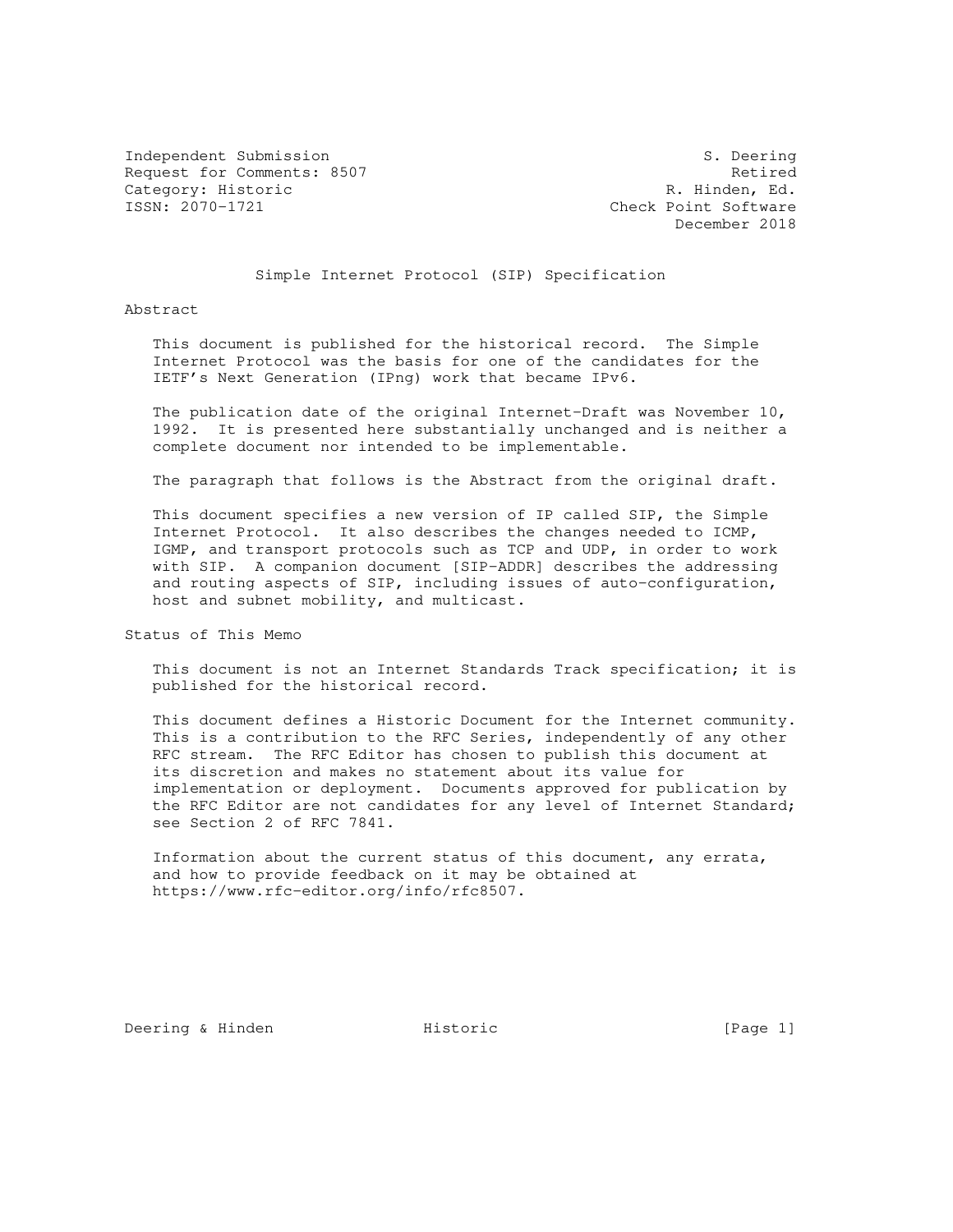Copyright Notice

 Copyright (c) 2018 IETF Trust and the persons identified as the document authors. All rights reserved.

 This document is subject to BCP 78 and the IETF Trust's Legal Provisions Relating to IETF Documents (https://trustee.ietf.org/license-info) in effect on the date of publication of this document. Please review these documents carefully, as they describe your rights and restrictions with respect to this document.

# Table of Contents

| 2.             |                                         |  |
|----------------|-----------------------------------------|--|
| 3.             |                                         |  |
|                |                                         |  |
| 5 <sub>1</sub> |                                         |  |
|                |                                         |  |
|                |                                         |  |
|                |                                         |  |
|                |                                         |  |
|                |                                         |  |
|                |                                         |  |
|                |                                         |  |
|                |                                         |  |
|                |                                         |  |
|                |                                         |  |
|                | 9.3. Changes to Transport Protocols 21  |  |
|                | 9.4. Changes to Link-Layer Protocols 22 |  |
|                |                                         |  |
|                |                                         |  |
|                |                                         |  |
|                |                                         |  |
|                |                                         |  |
|                |                                         |  |

Deering & Hinden **Historic** Historic [Page 2]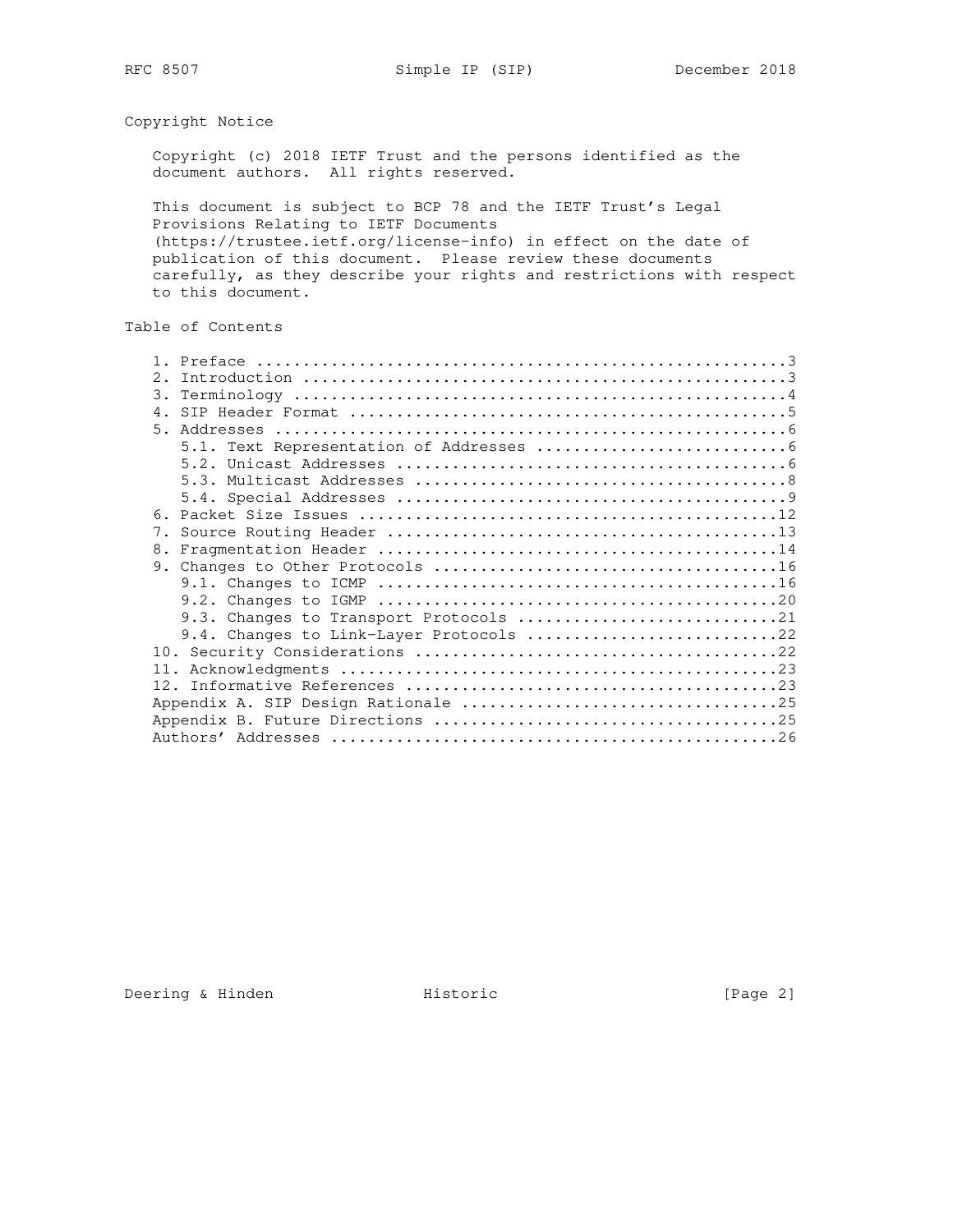## 1. Preface

This document is published for the historical record.

 Simple IP (SIP) was the basis for one of the candidates for the IETF's Next Generation (IPng) work; see "The Recommendation for the IP Next Generation Protocol" [RFC1752]. The original 1992 Internet-Draft describing SIP is published here as part of the record of that work.

 SIP evolved into SIP Plus [RFC1710], which was assessed as a candidate for IPng [RFC1752] and led eventually to the development of IPv6, first published as [RFC1883]. The current specification for IPv6 is [RFC8200].

 The original Internet-Draft describing the Simple Internet Protocol was written by Steve Deering, and the Internet-Draft was posted on November 10, 1992. The contents of this document are unchanged from that Internet-Draft, except for clarifications in the Abstract, the addition of this section, modifications to the authors' information, the updating of references, removal of the IANA considerations, and minor formatting changes.

 It should be noted that the original draft was not complete and that no attempt has been made to complete it. This document is not intended to be implementable.

## 2. Introduction

 SIP is a new version of IP. Its salient differences from IP version 4 [RFC791], subsequently referred to as "IPv4", are:

- o expansion of addresses to 64 bits,
- o simplification of the IP header by eliminating some inessential fields, and
- o relaxation of length restrictions on optional data, such as source-routing information.

 SIP retains the IP model of globally-unique addresses, hierarchically-structured for efficient routing. Increasing the address size from 32 to 64 bits allows more levels of hierarchy to be encoded in the addresses, enough to enable efficient routing in an internet with tens of thousands of addressable devices in every office, every residence, and every vehicle in the world. Keeping the

Deering & Hinden **Historic** Historic [Page 3]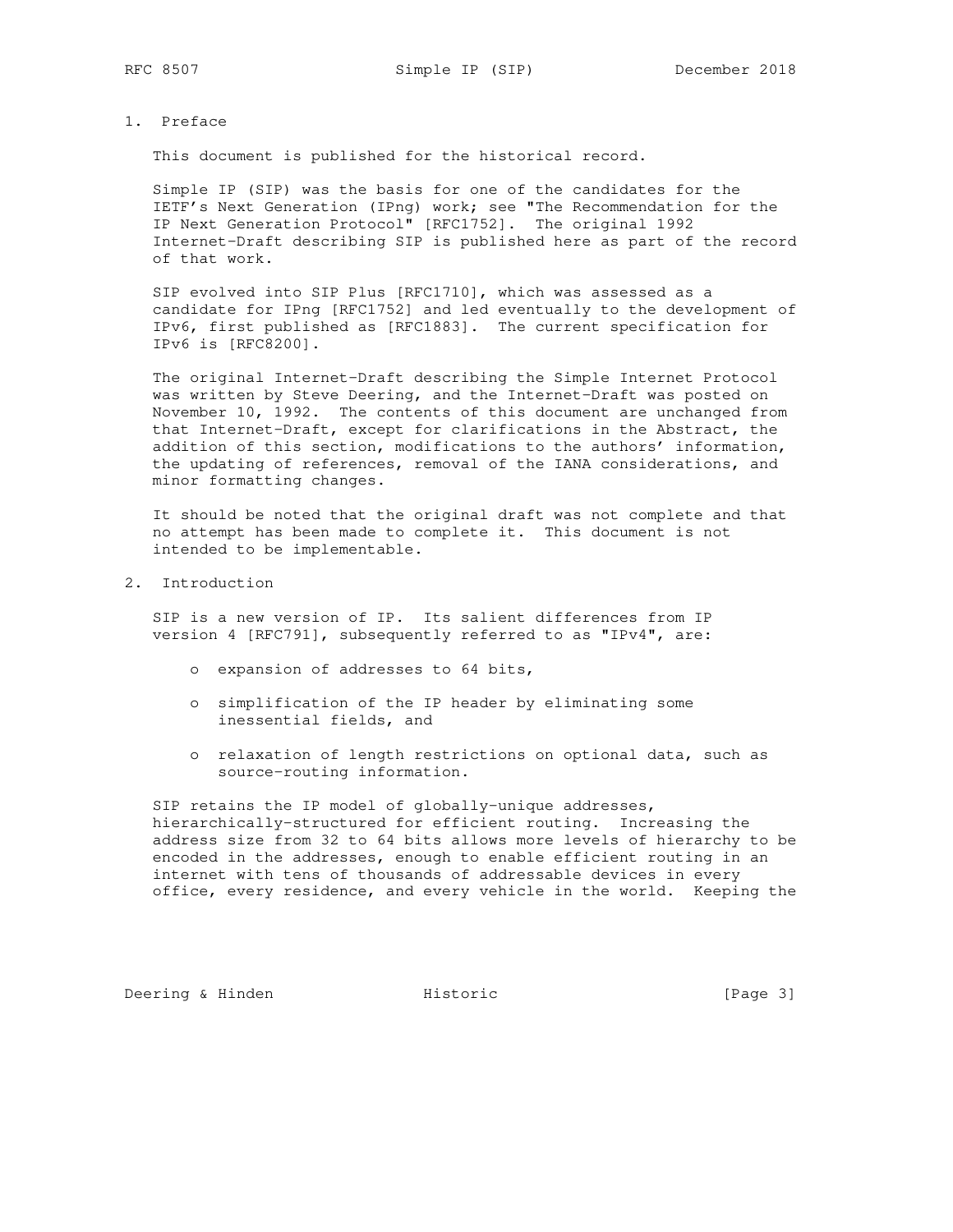addresses fixed-length and relatively compact facilitates high-performance router and host implementation, and keeps the bandwidth overhead of the SIP headers almost as low as IPv4.

 The elimination of inessential fields also contributes to high-performance implementation, and to the likelihood of correct implementation. A change in the way that optional data, such as source-routing information, is encoded allows for more efficient forwarding and less stringent limits on the length of such data.

 Despite these changes, SIP remains very similar to IPv4. This similarity makes it easy to understand SIP (for those who already understand IPv4), makes it possible to reuse much of the code and data structures from IPv4 in an implementation of SIP (including almost all of ICMP and IGMP), and makes it straightforward to translate between SIP packets and IPv4 packets for transition purposes [IPAE].

 The subsequent sections of this document specify SIP and its associated protocols without much explanation of why the design choices were made the way they were. Appendix A presents the rationale for those aspects of SIP that differ from IPv4.

3. Terminology

| system    | - a device that implements SIP.                                                                                                                                                                                                                                                                                                                                                                     |
|-----------|-----------------------------------------------------------------------------------------------------------------------------------------------------------------------------------------------------------------------------------------------------------------------------------------------------------------------------------------------------------------------------------------------------|
| router    | - a system that forwards SIP packets.                                                                                                                                                                                                                                                                                                                                                               |
| host      | - any system that is not a router.                                                                                                                                                                                                                                                                                                                                                                  |
| link      | - a communication facility or medium over which systems<br>can communicate at the link layer, i.e., the layer<br>immediately below SIP.                                                                                                                                                                                                                                                             |
| interface | - a system's attachment point to a link.                                                                                                                                                                                                                                                                                                                                                            |
| address   | - a SIP-layer identifier for an interface or a group of<br>interfaces.                                                                                                                                                                                                                                                                                                                              |
| subnet    | - in the SIP unicast addressing hierarchy, a<br>lowest-level (finest-grain) cluster of addresses,<br>sharing a common address prefix (i.e., high-order<br>address bits). Typically, all interfaces attached to<br>the same link have addresses in the same subnet;<br>however, in some cases, a single link may support more<br>than one subnet, or a single subnet may span more than<br>one link. |

Deering & Hinden **Historic** Historic [Page 4]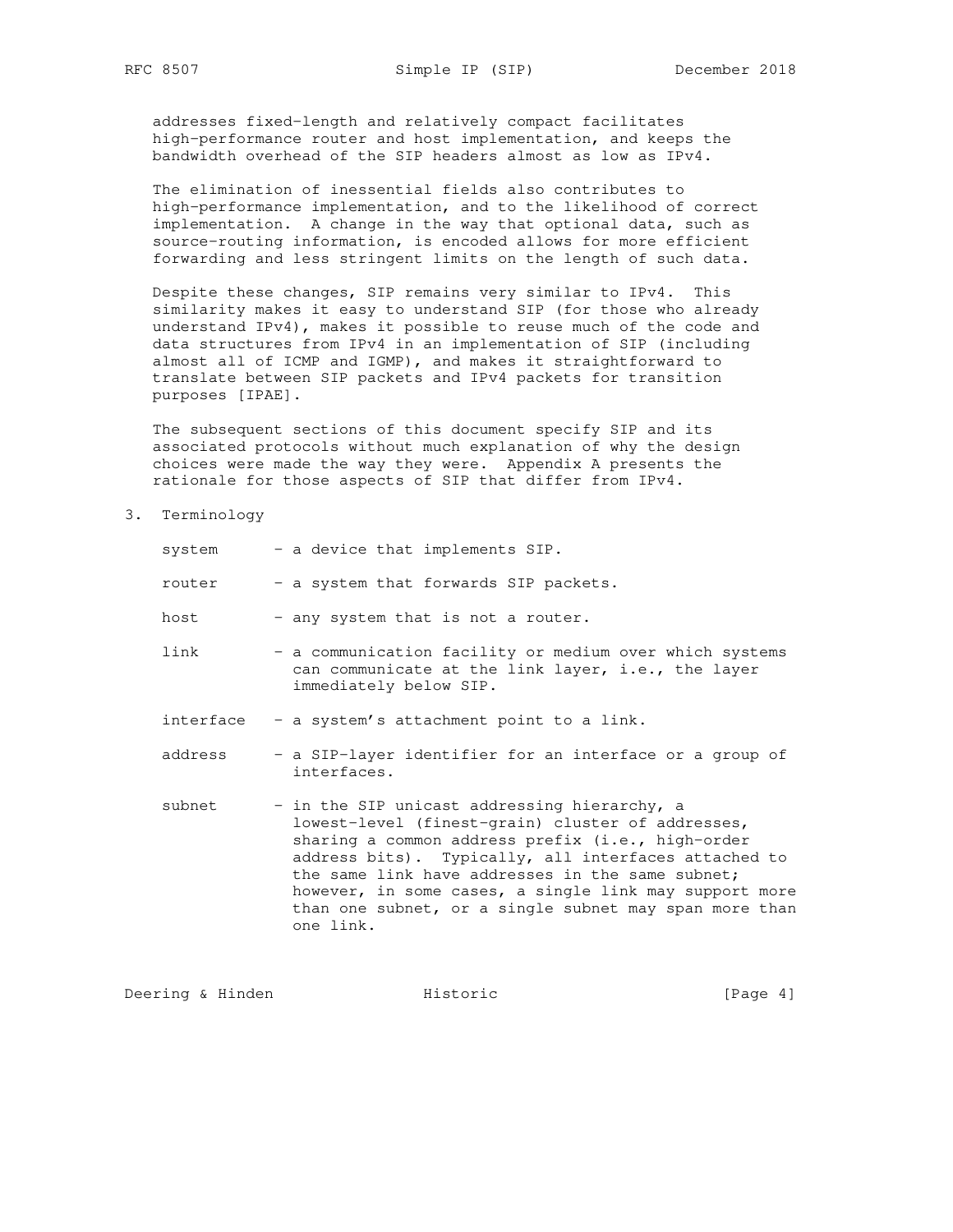- link MTU the maximum transmission unit, i.e., maximum packet size in octets, that can be conveyed in one piece over a link (where a packet is a SIP header plus payload).
- path MTU the minimum link MTU of all the links in a path between a source system and a destination system.

packetization

- layer any protocol layer above SIP that is responsible for packetizing data to fit within outgoing SIP packets. Typically, transport-layer protocols, such as TCP, are packetization protocols, but there may also be higher-layer packetization protocols, such as protocols implemented on top of UDP.
- 4. SIP Header Format

 +-+-+-+-+-+-+-+-+-+-+-+-+-+-+-+-+-+-+-+-+-+-+-+-+-+-+-+-+-+-+-+-+ |Version| Reserved +-+-+-+-+-+-+-+-+-+-+-+-+-+-+-+-+-+-+-+-+-+-+-+-+-+-+-+-+-+-+-+-+ | Payload Length | Payload Type | Hop Limit | +-+-+-+-+-+-+-+-+-+-+-+-+-+-+-+-+-+-+-+-+-+-+-+-+-+-+-+-+-+-+-+-+ | | Source Address | | +-+-+-+-+-+-+-+-+-+-+-+-+-+-+-+-+-+-+-+-+-+-+-+-+-+-+-+-+-+-+-+-+ | | + Destination Address + | | +-+-+-+-+-+-+-+-+-+-+-+-+-+-+-+-+-+-+-+-+-+-+-+-+-+-+-+-+-+-+-+-+ Version 4-bit IP version number = decimal 6. <to be confirmed> Reserved 28-bit reserved field. Initialized to zero for transmission; ignored on reception. Payload Length 16-bit unsigned integer. Length of payload, i.e., the rest of the packet following the SIP header, in octets. Payload Type 8-bit selector. Identifies the type of payload, e.g., TCP. Hop Limit 8-bit unsigned integer. Decremented by 1 by each system that forwards the packet. The packet is discarded if Hop Limit is decremented to zero.

Deering & Hinden **Historic** Filter Historic (Page 5)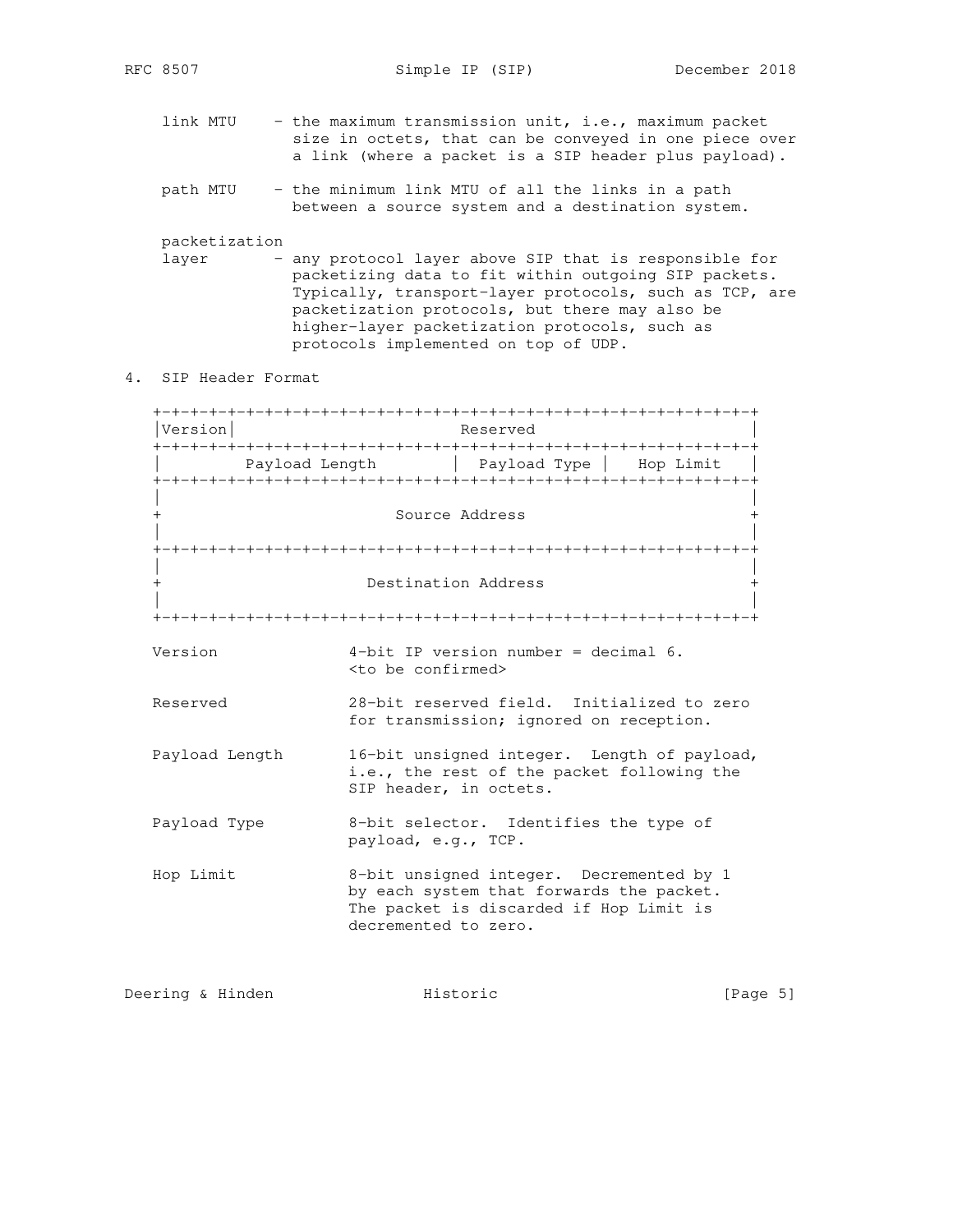Source Address 64 bits. See "Addresses" section, following.

Destination Address 64 bits. See "Addresses" section, following.

5. Addresses

5.1. Text Representation of Addresses

 SIP addresses are 64 bits (8 octets) long. The text representation of a SIP addresses is 16 hexadecimal digits, with a colon between the 4th and 5th digits, and optional colons between any subsequent pair of digits. Leading zeros must not be dropped. Examples:

0123:4567:89AB:CDEF

0123:456789ABCDEF

0123:456789AB:CDE:F

 Programs that read the text representation of SIP addresses must be insensitive to the presence or absence of optional colons. Programs that write the text representation of a SIP address should use the first format above (i.e., colons after the 4th, 8th, and 12th digits), in the absence of any knowledge of the structure or preferred format of the address, such as knowledge of the format in which it was originally read.

 The presence of at least one colon in the text representation allows SIP addresses to be easily distinguished from both domain names and the text representation of IPv4 addresses.

5.2. Unicast Addresses

 A SIP unicast address is a globally-unique identifier for a single interface, i.e., no two interfaces in a SIP internet may have the same unicast address. A single interface may, however, have more than one unicast address.

 A system considers its own unicast address(es) to have the following structure, where different addresses may have different values for n:

| n bits        | 64-n bits    |
|---------------|--------------|
| subnet prefix | interface ID |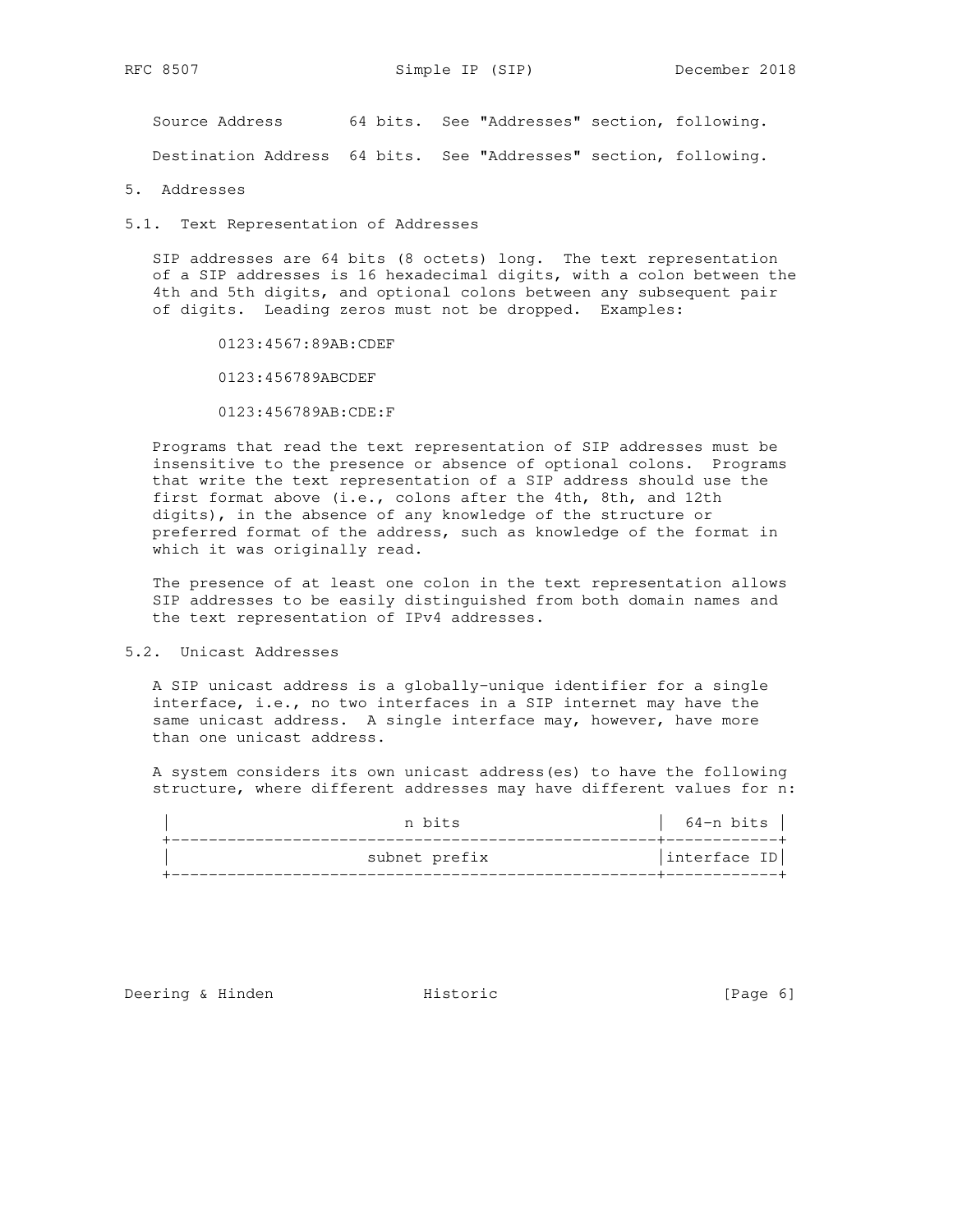To know the length of the subnet prefix, the system is required to associate with each of its addresses a 'subnet mask' of the following form:

n bits  $|$  64-n bits  $|$  +----------------------------------------------------+------------+ |1111111111111111111111111111111111111111111111111111|000000000000| +----------------------------------------------------+------------+

 A system may have a subnet mask of all-ones, which means that the system belongs to a subnet containing exactly one system -- itself.

 A system acquires its subnet mask(s) at the same time, and by the same mechanism, as it acquires its address(es), for example, by manual configuration or by a dynamic configuration protocol such as BOOTP [RFC951].

Hosts are ignorant of any further structure in a unicast address.

 Routers may acquire, through manual configuration or the operation of routing protocols, additional masks that identify higher-level clusters in a hierarchical addressing plan. For example, the routers within a single site would typically have a 'site mask', such as the following:

| m bits | 64-m bits |
|--------|-----------|
|        |           |

 by which they could deduce the following structure in the site's addresses:

| m bits      | p bits   $64-m-p$ bits    |
|-------------|---------------------------|
| site prefix | $ subnet$ ID interface ID |

 All knowledge by SIP systems of the structure of unicast addresses is based on possession of such masks -- there is no "wired-in" knowledge of unicast address formats.

 The SIP Addressing and Routing document [SIP-ADDR] proposes two hierarchical addressing plans, one based on a hierarchy of SIP service providers, and one based on a geographic hierarchy.

Deering & Hinden **Historic** Filips Historic Elementary (Page 7)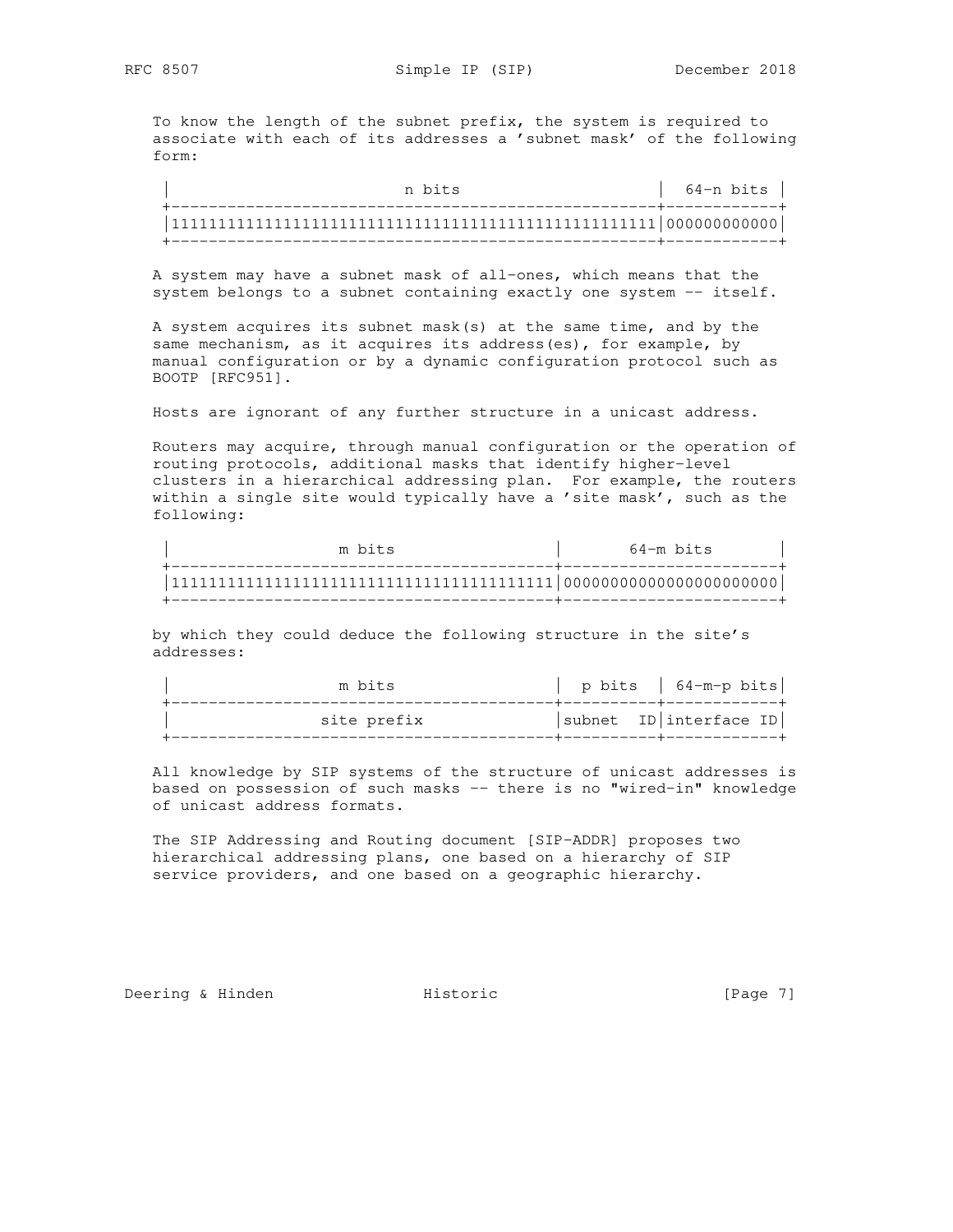# 5.3. Multicast Addresses

 A SIP multicast address is an identifier for a group of interfaces. An interface may belong to any number of multicast groups. Multicast addresses have the following format:

| 7   4   4  <br>+-+-------+----+-----   | 48 bits  |
|----------------------------------------|----------|
| C 1111111 flgs scop <br>-+-------+---- | group ID |

where:

- C = IPv4 compatibility flag; see [IPAE].
- 1111111 in the rest of the first octet identifies the address as being a multicast address.

 $+ - + - + - + - +$ <br> $|0|0|0|T|$ flgs is a set of 4 flags: +-+-+-+-+

 the high-order 3 flags are reserved, and must be initialized to 0.

- T = 0 indicates a permanently-assigned ("well-known") multicast address, assigned by the global internet numbering authority.
- $T = 1$  indicates a non-permanently-assigned ("transient") multicast address.

scop is a 4-bit multicast scope value:

- 0 reserved
- 1 intra-system scope
- 2 intra-link scope
- 3 (unassigned)
- 4 (unassigned)
- 5 intra-site scope
- 6 (unassigned)
- 7 (unassigned)
- 8 intra-metro scope
- 9 (unassigned)
- A (unassigned)
- B intra-country scope
- C (unassigned)

Deering & Hinden **Historic** Historic [Page 8]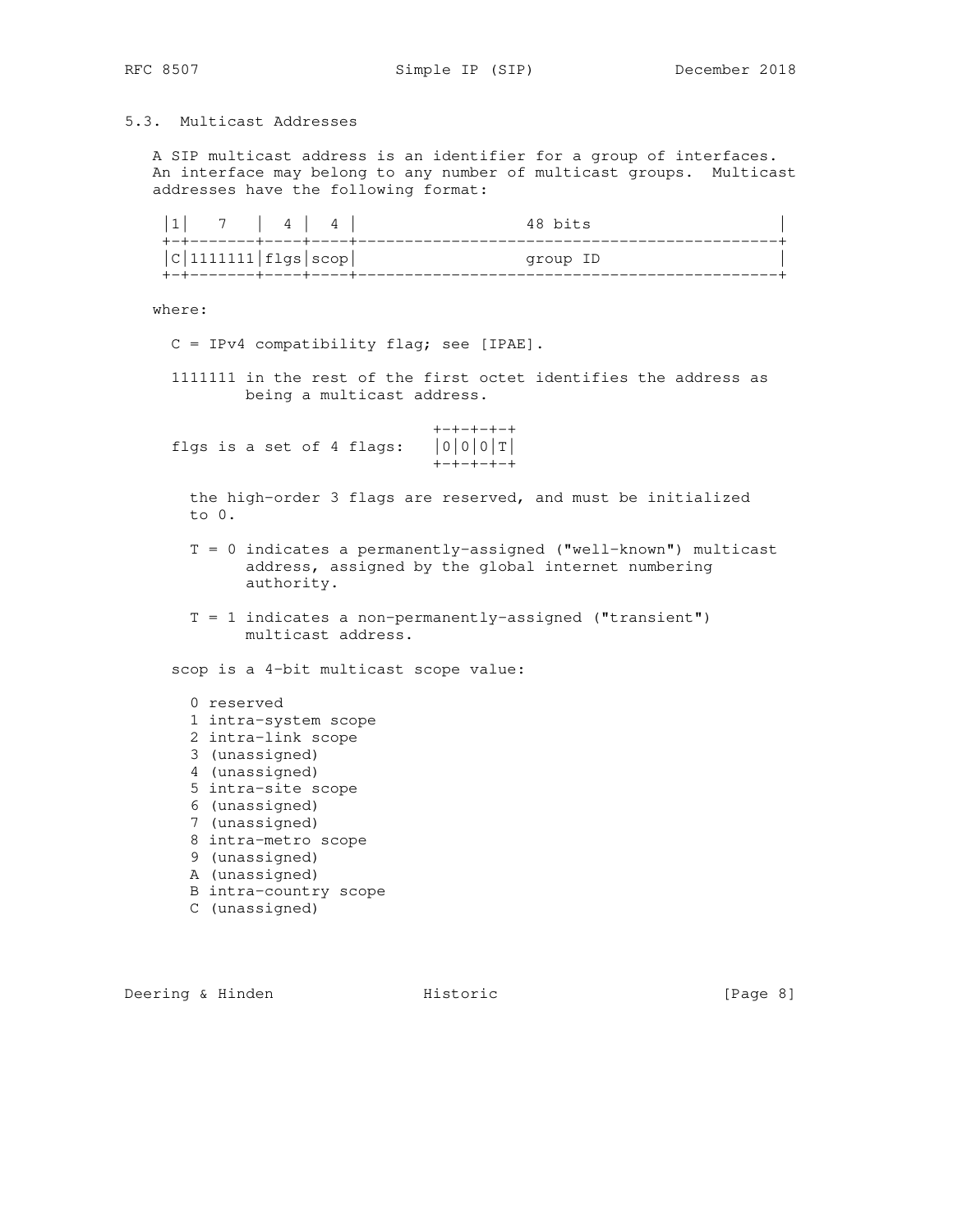D (unassigned) E global scope F reserved

 group ID identifies the multicast group, either permanent or transient, within the given scope.

 The "meaning" of a permanently-assigned multicast address is independent of the scope value. For example, if the "NTP servers group" is assigned a permanent multicast address with a group ID of 43 (hex), then:

 7F01:000000000043 means all NTP servers on the same system as the sender.

 7F02:000000000043 means all NTP servers on the same link as the sender.

 7F05:000000000043 means all NTP servers at the same site as the sender.

7F0E:000000000043 means all NTP servers in the internet.

 Non-permanently-assigned multicast addresses are meaningful only within a given scope. For example, a group identified by the non-permanent, intra-site multicast address 7F15:000000000043 at one site bears no relationship to a group using the same address at a different site, nor to a non-permanent group using the same group ID with different scope, nor to a permanent group with the same group ID.

5.4. Special Addresses

There are a number of "special purpose" SIP addresses:

The Unspecified Address: 0000:0000:0000:0000

 This address shall never be assigned to any system. It may be used wherever an address appears, to indicate the absence of an address. One example of its use is in the Source Address field of a SIP packet sent by an initializing host, before it has learned its own address.

The Loopback Address: 0000:0000:0000:0001

 This address may be used by a system to send a SIP packet to itself.

Deering & Hinden **Historic** Historic [Page 9]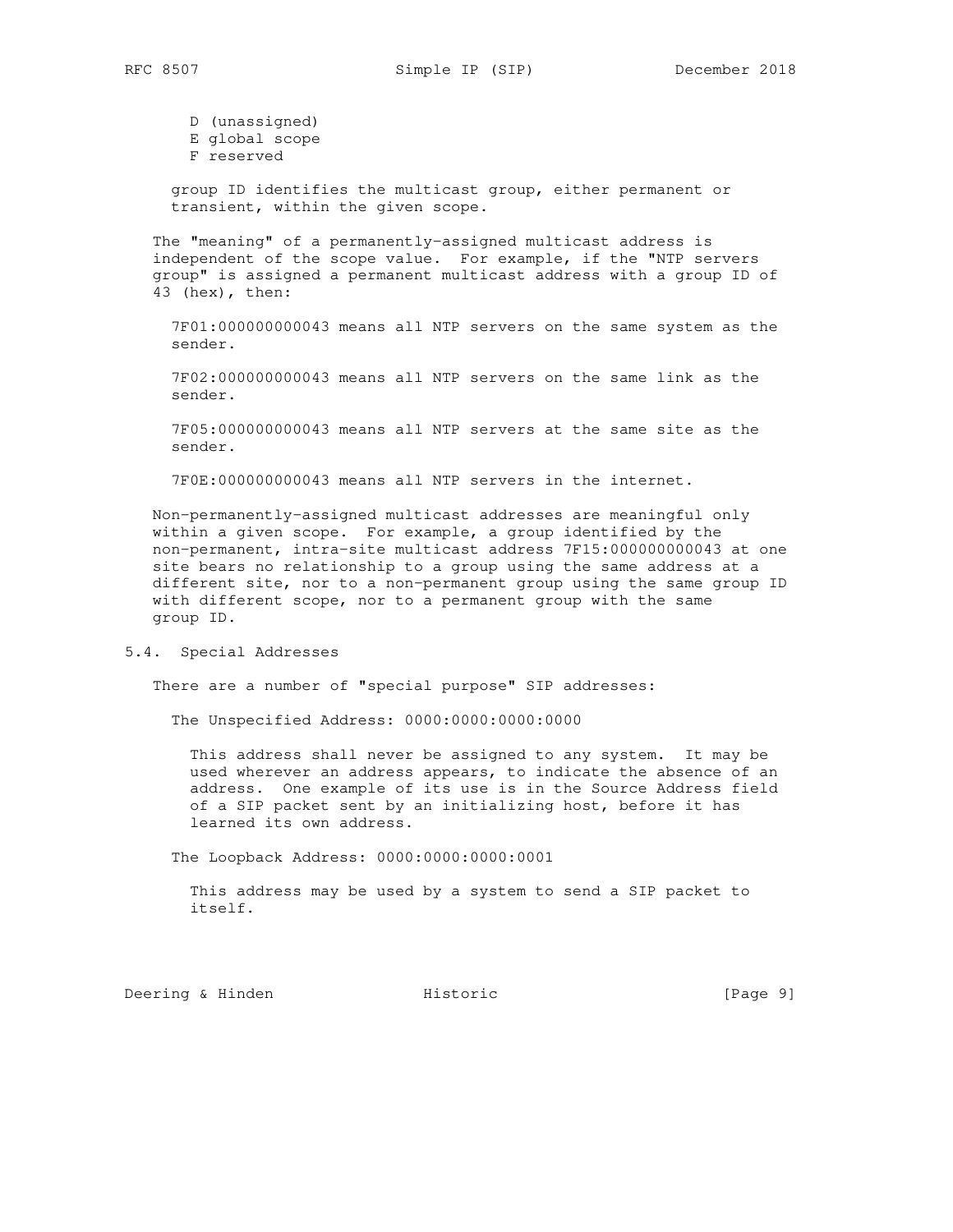Anyone Addresses: <prefix><zero>

 Addresses of this form may be used to send to the "nearest" system (according the routing protocols' measure of distance) that "knows" it has a unicast address prefix of <prefix>.

 Since hosts know only their subnet prefix(es), and no higher-level prefixes, a host with the following address:

 +----------------------------------------------+----------------+ subnet prefix = A  $|$ interface ID = B +----------------------------------------------+----------------+

 shall recognize only the following Anyone address as identifying itself:

| subnet $prefix = A$ |  |
|---------------------|--|
|                     |  |

 An intra-site router that knows that one of its addresses has the format:

| site prefix = X |  | $ subnet$ ID = $Y interface$ ID = $Z $ |  |
|-----------------|--|----------------------------------------|--|
|                 |  |                                        |  |

 shall accept packets sent to either of the following two Anyone addresses as if they had been sent to the router's own address:

+-------------------------------+-------------------------------+

 | site prefix = X |0000000000000000000000000000000| +-------------------------------+-------------------------------+ +-------------------------------+--------------+----------------+

 $\text{site prefix} = X$  | subnet ID = Y|000000000000000000 +-------------------------------+--------------+----------------+

Anyone Addresses work as follows:

 If any system belonging to subnet A sends a packet to subnet A's Anyone address, the packet shall be looped-back within the sending system itself, since it is the nearest system to itself with the subnet A prefix. If a system outside of subnet A sends a packet to subnet A's Anyone address, the packet shall be accepted by the first router on subnet A that the packet reaches.

Deering & Hinden **Historic Historic** [Page 10]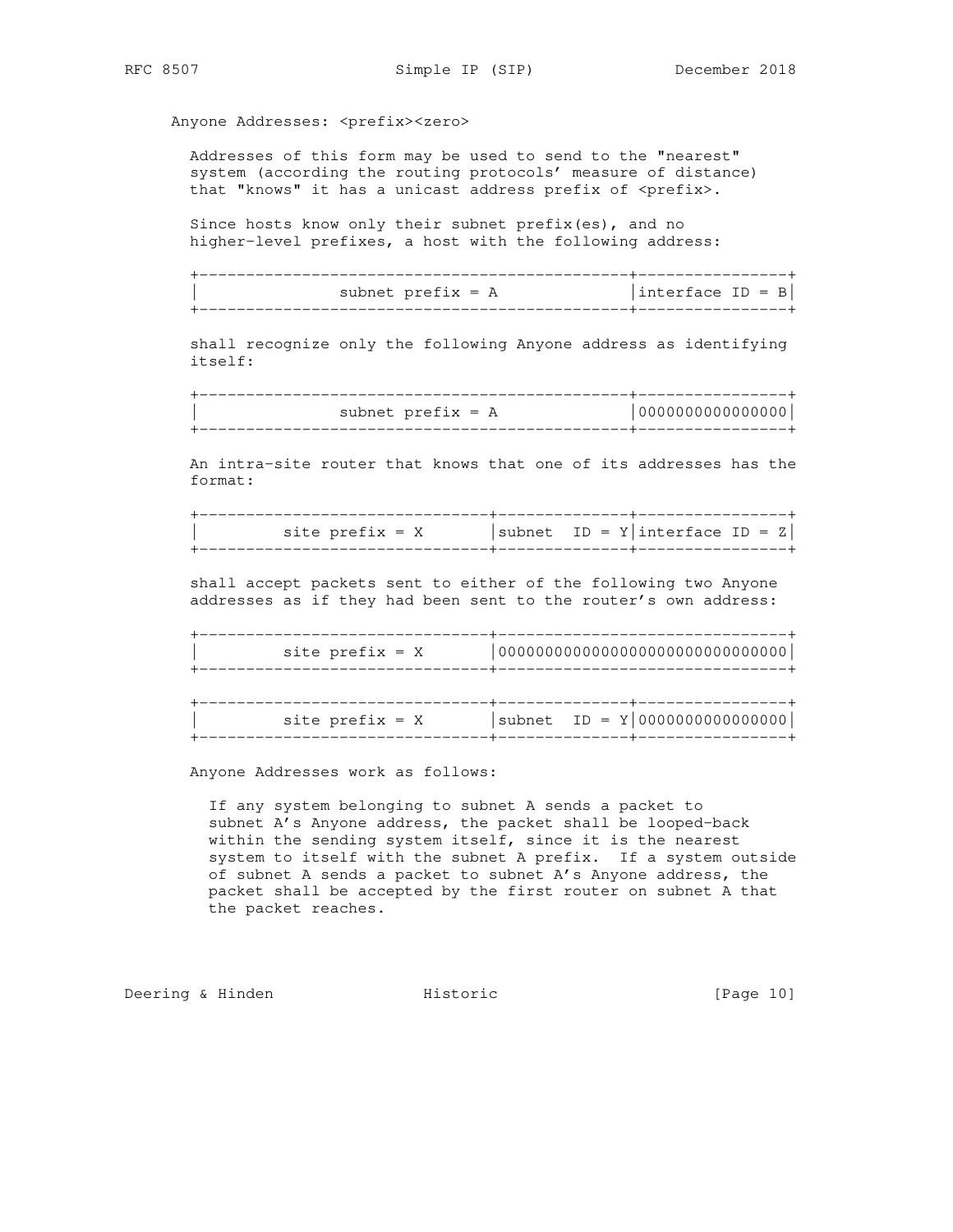Similarly, a packet sent to site X's Anyone address from outside of site X shall be accepted by the first encountered router belonging to site X, i.e., one of site X's boundary routers. If a higher-level prefix P identifies, say, a particular service provider, then a packet sent to <P> <zero> from outside of provider P's facilities shall be delivered to the nearest entry router into P's facilities.

 Anyone addresses are most commonly used in conjunction with the SIP source routing header, to cause a packet to be routed via one or more specified "transit domains", without the need to identify individual routers in those domains.

 The value zero is reserved at each level of every unicast address hierarchy, to serve as an Anyone address for that level.

The Reserved Multicast Address: 7F0s:0000:0000:0000

 This multicast address (with any scope value, s) is reserved, and shall never be assigned to any multicast group.

 The All Systems Addresses: 7F01:0000:0000:0001 7F02:0000:0000:0001

 These multicast addresses identify the group of all SIP systems, within scope 1 (intra-system) or 2 (intra-link).

 The All Hosts Addresses: 7F01:0000:0000:0002 7F02:0000:0000:0002

 These multicast addresses identify the group of all SIP hosts, within scope 1 (intra-system) or 2 (intra-link).

 The All Routers Addresses: 7F01:0000:0000:0003 7F02:0000:0000:0003

 These multicast addresses identify the group of all SIP routers, within scope 1 (intra-system) or 2 (intra-link).

 A host is required to recognize the following addresses as identifying itself: its own unicast addresses, the Anyone addresses with the same subnet prefixes as its unicast addresses, the Loopback address, the All Systems and All Hosts addresses, and any other multicast addresses to which the host belongs.

Deering & Hinden **Historic** Historic [Page 11]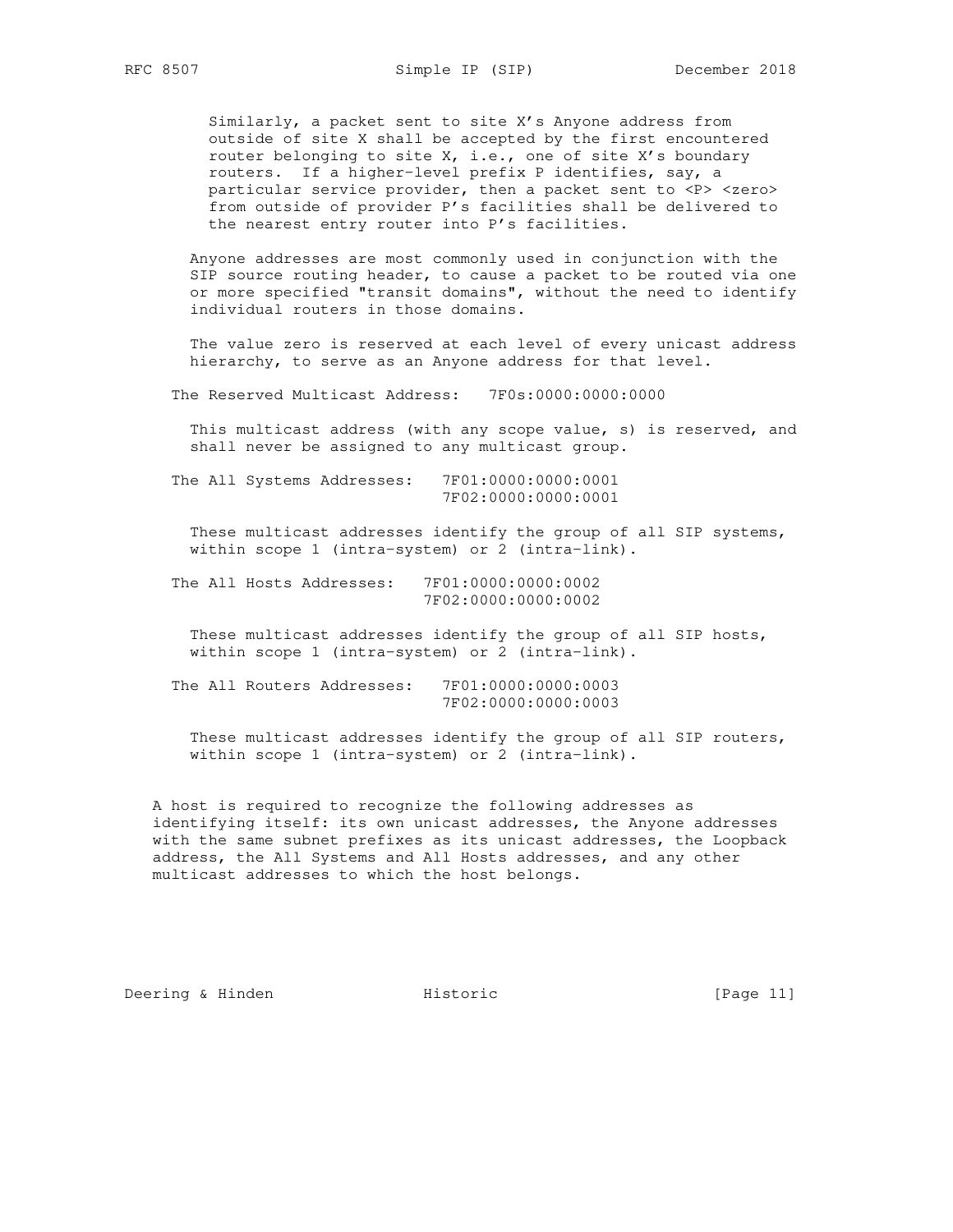A router is required to recognize the following addresses as identifying itself: its own unicast addresses, the Anyone addresses with the same subnet or higher-level prefixes as its unicast addresses, the Loopback address, the All Systems and All Routers addresses, and any other multicast addresses to which the host belongs.

6. Packet Size Issues

 SIP requires that every link in the internet have an MTU of 576 octets or greater. On any link that cannot convey a 576-octet packet in one piece, link-specific fragmentation and reassembly must be provided at a layer below SIP.

 (Note: this minimum link MTU is NOT the same as the one in IPv4. In IPv4, the minimum link MTU is 68 octets [ [RFC791], page 25 ]; 576 octets is the minimum reassembly buffer size required in an IPv4 system, which has nothing to do with link MTUs.)

 From each link to which a system is directly attached, the system must be able to accept packets as large as that link's MTU. Links that have a configurable MTU, such as PPP links [RFC1661], should be configured with an MTU of 600 octets or greater.

 SIP systems are expected to implement Path MTU Discovery [RFC1191], in order to discover and take advantage of paths with MTU greater than 576 octets. However, a minimal SIP implementation (e.g., in a boot ROM) may simply restrict itself to sending packets no larger than 576 octets, and omit implementation of Path MTU Discovery.

 Path MTU Discovery requires support both in the SIP layer and in the packetization layers. A system that supports Path MTU Discovery at the SIP layer may serve packetization layers that are unable to adapt to changes of the path MTU. Such packetization layers must limit themselves to sending packets no longer than 576 octets, even when sending to destinations that belong to the same subnet.

 (Note: Unlike IPv4, it is unnecessary in SIP to set a "Don't Fragment" flag in the packet header in order to perform Path MTU Discovery; that is an implicit attribute of every SIP packet. Also, those parts of the RFC-1191 procedures that involve use of a table of MTU "plateaus" do not apply to SIP, because the SIP version of the "Datagram Too Big" message always identifies the exact MTU to be used.)

Deering & Hinden **Historic** Historic [Page 12]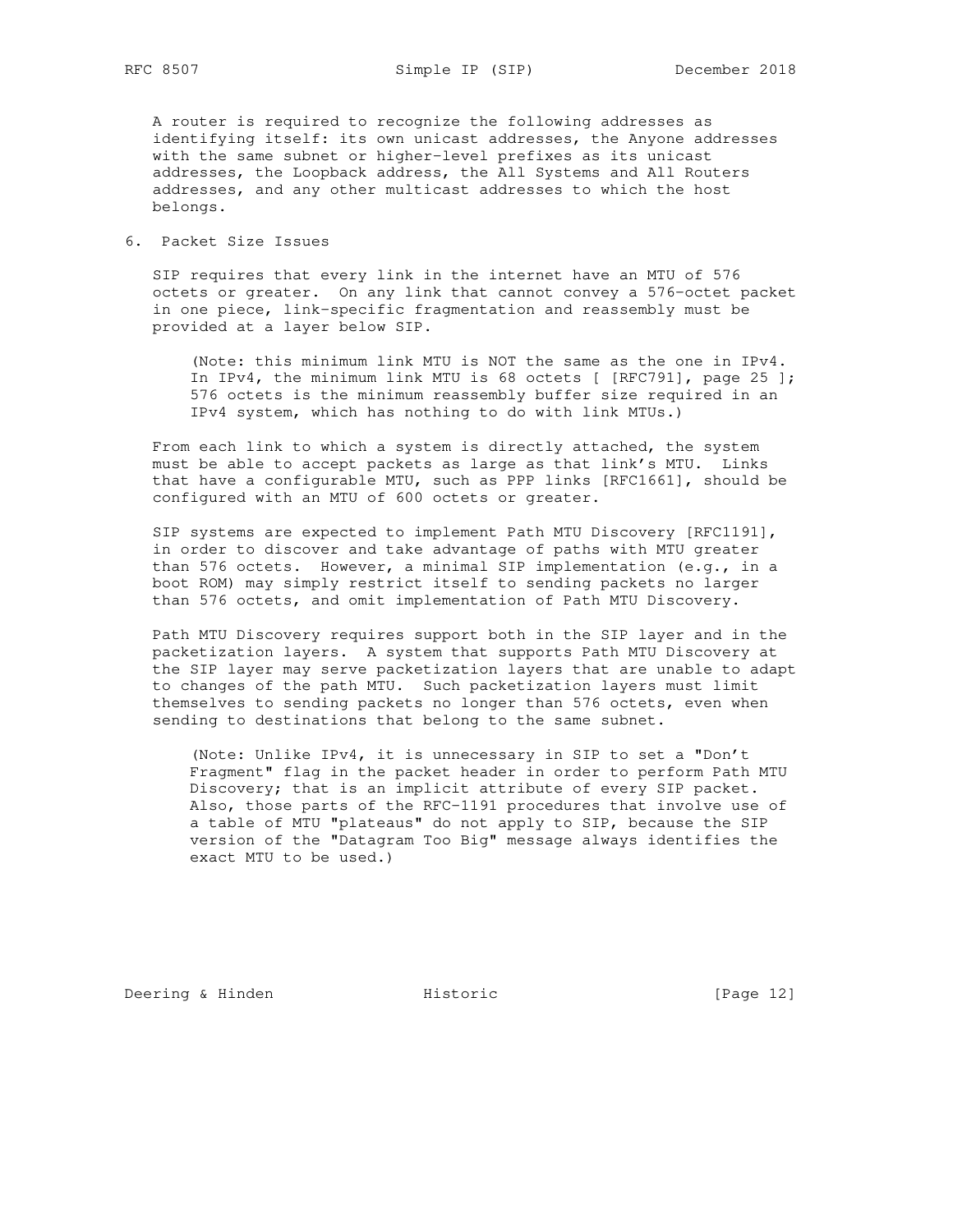## 7. Source Routing Header

 A Payload Type of <TBD> in the immediately preceding header indicates the presence of this Source Routing header:

 +-+-+-+-+-+-+-+-+-+-+-+-+-+-+-+-+-+-+-+-+-+-+-+-+-+-+-+-+-+-+-+-+ Reserved +-+-+-+-+-+-+-+-+-+-+-+-+-+-+-+-+-+-+-+-+-+-+-+-+-+-+-+-+-+-+-+-+ Num Addrs | Next Addr | Payload Type | Reserved +-+-+-+-+-+-+-+-+-+-+-+-+-+-+-+-+-+-+-+-+-+-+-+-+-+-+-+-+-+-+-+-+ | | Address[0] | | +-+-+-+-+-+-+-+-+-+-+-+-+-+-+-+-+-+-+-+-+-+-+-+-+-+-+-+-+-+-+-+-+ | | + Address[1] + | | +-+-+-+-+-+-+-+-+-+-+-+-+-+-+-+-+-+-+-+-+-+-+-+-+-+-+-+-+-+-+-+-+ . . . . . . . . . +-+-+-+-+-+-+-+-+-+-+-+-+-+-+-+-+-+-+-+-+-+-+-+-+-+-+-+-+-+-+-+-+ | | + Address[Num Addrs - 1] + | | +-+-+-+-+-+-+-+-+-+-+-+-+-+-+-+-+-+-+-+-+-+-+-+-+-+-+-+-+-+-+-+-+ Reserved Initialized to zero for transmission; ignored on reception. Num Addrs **Number** of addresses in the Source Routing header. Next Addr **Index of next address to be processed;**  initialized to 0 by the originating system. Payload Type Identifies the type of payload following the Source Routing header.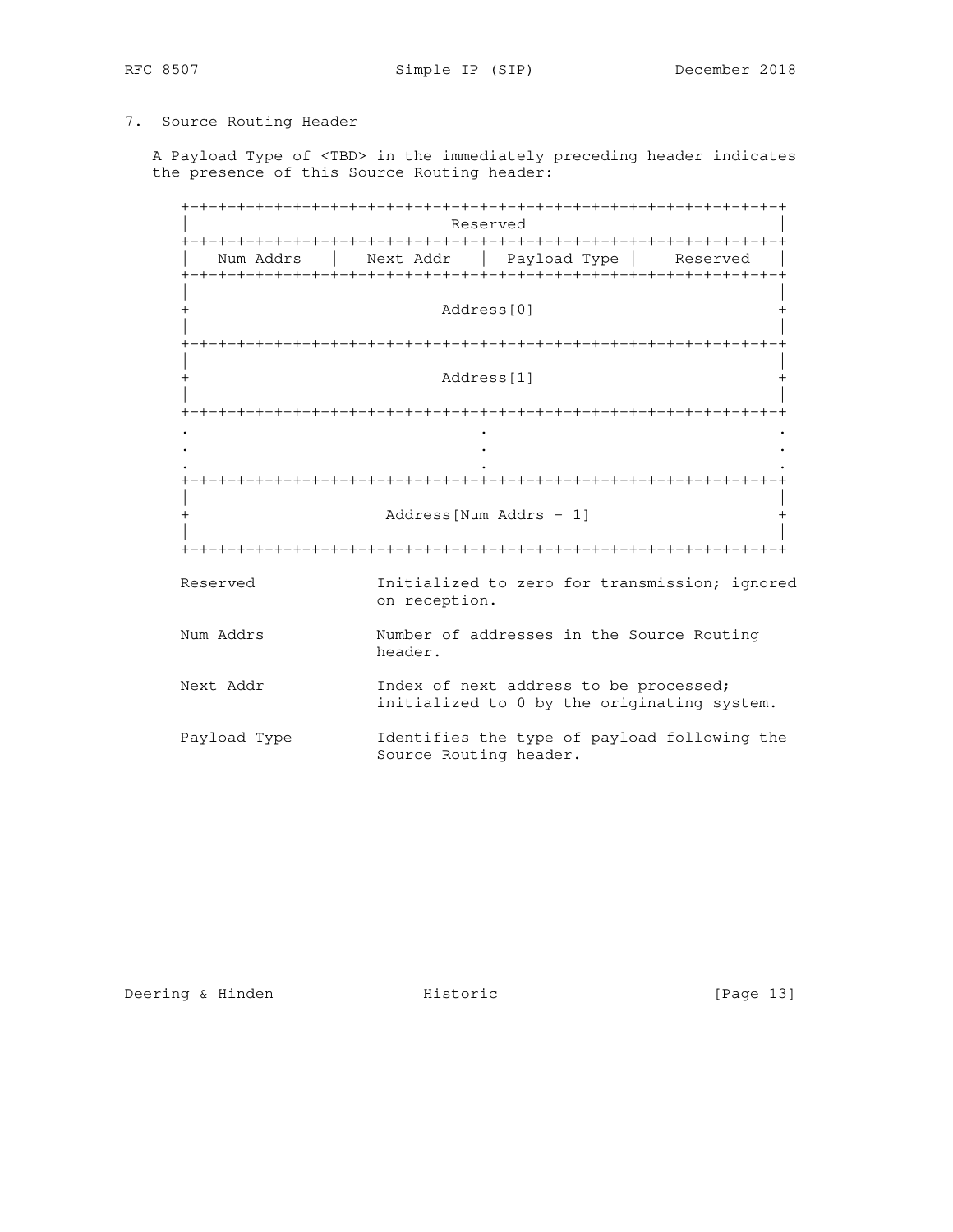A Source Routing header is not examined or processed until it reaches the system identified in the Destination Address field of the SIP header. In that system, dispatching on the Payload Type of the SIP (or subsequent) header causes the Source Routing module to be invoked, which performs the following algorithm:

- o If Next Addr < Num Addrs, swap the SIP Destination Address and Address[Next Addr], increment Next Addr by one, and re-submit the packet to the SIP module for forwarding to the next destination.
- o If Next Addr = Num Addrs, dispatch to the local protocol module identified by the Payload Type field in the Source Routing header.
- o If Next Addr > Num Addrs, send an ICMP Parameter Problem message to the Source Address, pointing to the Num Addrs field.
- 8. Fragmentation Header

 A Payload Type of <TBD> in the immediately preceding header indicates the presence of this Fragmentation header:

|                 | Identification                                                                                                                |
|-----------------|-------------------------------------------------------------------------------------------------------------------------------|
| $0$ 0 M         | Fragment Offset   Payload Type  <br>Reserved                                                                                  |
| Identification  | A value that changes on each packet sent with<br>the same Source Address, Destination Address,<br>and preceding Payload Type. |
| M flag          | $1$ = more fragments; $0$ = last fragment.                                                                                    |
| Fragment Offset | The offset, in 8-octet chunks, of the<br>following payload, relative to the original,<br>unfragmented payload.                |
| Payload Type    | Identifies the type of payload following the<br>Fragmentation header.                                                         |
| Reserved        | Initialized to zero for transmission; ignored<br>on reception.                                                                |

Deering & Hinden **Historic** Historic [Page 14]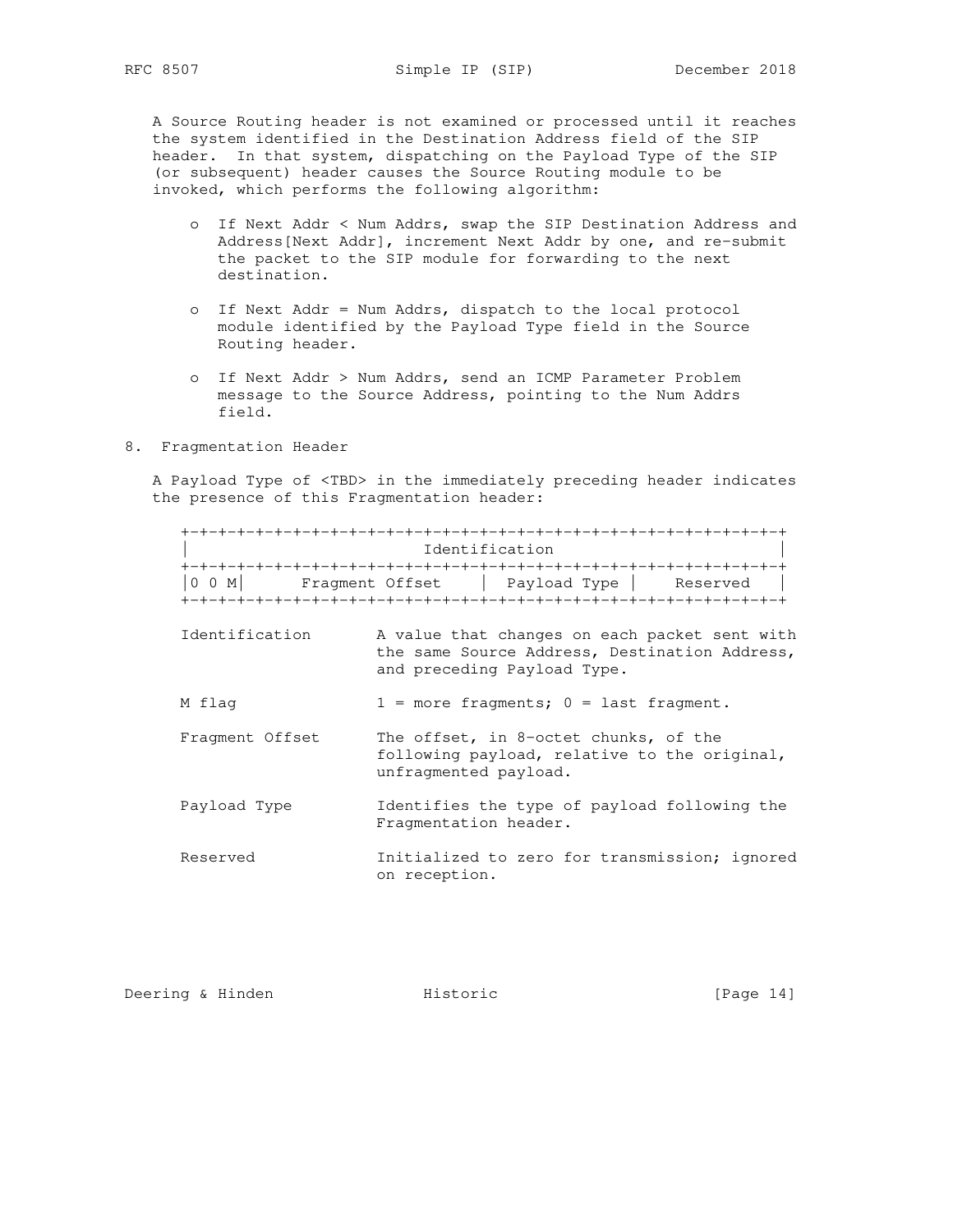The Fragmentation header is NOT intended to support general, SIP-layer fragmentation. In particular, SIP routers shall not fragment a SIP packet that is too big for the MTU of its next hop, except in the special cases described below; in the normal case, such a packet results in an ICMP Packet Too Big message being sent back to its source, for use by the source system's Path MTU Discovery algorithm.

 The special cases for which the Fragmentation header is intended are the following:

- o A SIP packet that is "tunneled", either by encapsulation within another SIP packet or by insertion of a Source Routing header en-route, may, after the addition of the extra header fields, exceed the MTU of the tunnel's path; if the original packet is 576 octets or less in length, the tunnel entry system cannot respond to the source with a Packet Too Big message, and therefore must insert a Fragmentation header and fragment the packet to fit within the tunnel's MTU.
- o An IPv4 fragment that is translated into a SIP packet, or an unfragmented IPv4 packet that is translated into too long a SIP packet to fit in the remaining path MTU, must include the SIP Fragmentation header, so that it may be properly reassembled at the destination SIP system.

 Every SIP system must support SIP fragmentation and reassembly, since any system may be configured to serve as a tunnel entry or exit point, and any SIP system may be destination of IPv4 fragments. All SIP systems must be capable of reassembling, from fragments, a SIP packet of up to 1024 octets in length, including the SIP header; a system may be capable of assembling packets longer than 1024 octets.

 Routers do not examine or process Fragmentation headers of packets that they forward; only at the destination system is the Fragmentation header acted upon (i.e., reassembly performed), as a result of dispatching on the Payload Type of the preceding header.

 Fragmentation and reassembly employ the same algorithm as IPv4, with the following exceptions:

- o All headers up to and including the Fragmentation header are repeated in each fragment; no headers or data following the Fragmentation header are repeated in each fragment.
- o the Identification field is increased to 32 bits, to decrease the risk of wraparound of that field within the maximum packet lifetime over very high-throughput paths.

Deering & Hinden **Historic** Filth Historic [Page 15]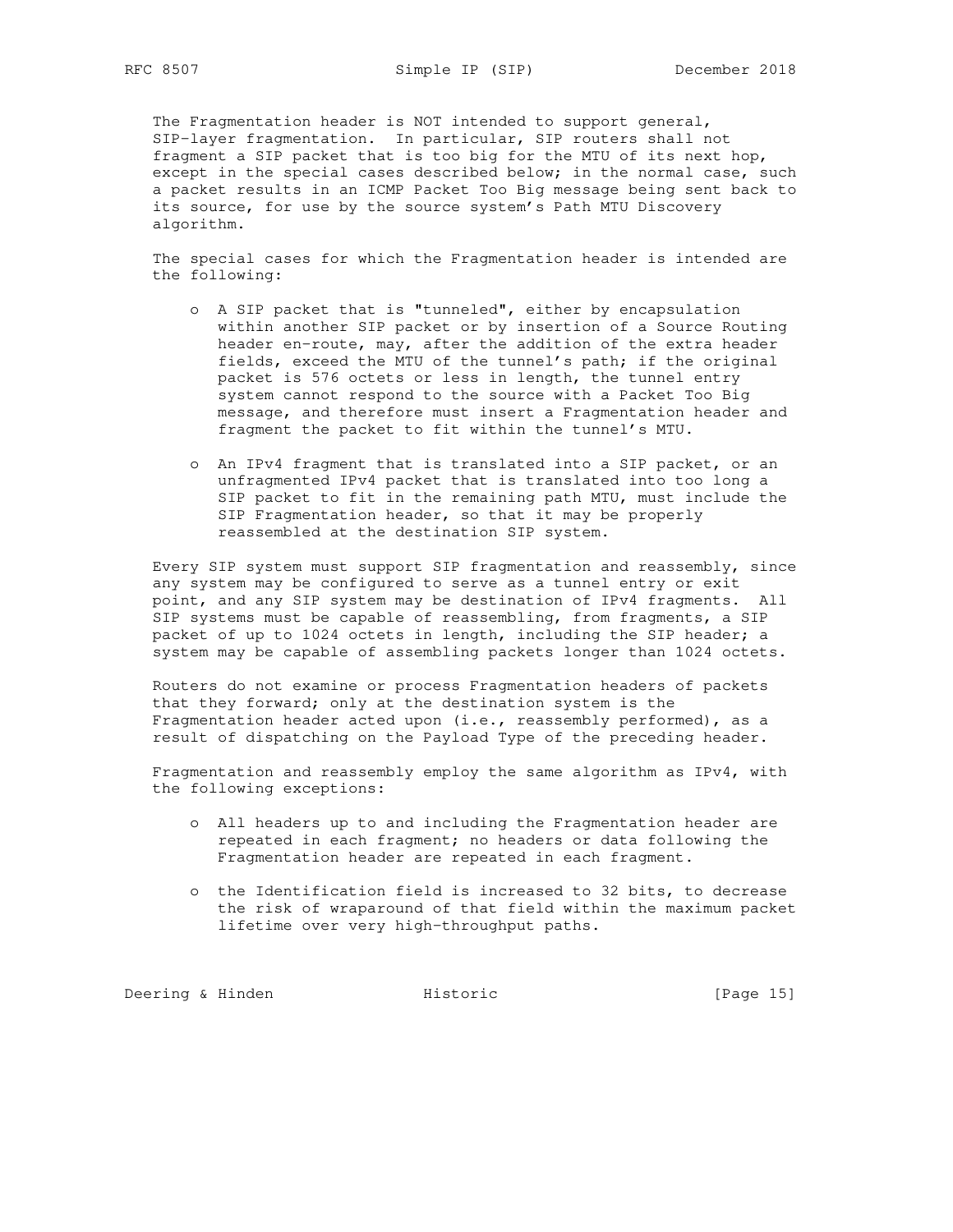The similarity of the algorithm and the field layout to that of IPv4 enables existing IPv4 fragmentation and reassembly code and data structures to be re-used with little modification.

9. Changes to Other Protocols

 Upgrading IPv4 to SIP entails changes to the associated control protocols, ICMP and IGMP, as well as to the transport layer, above, and possibly to the link-layer, below. This section identifies those changes.

9.1. Changes to ICMP

SIP uses a subset of ICMP [[RFC792], [RFC950], [RFC1122], [RFC1191], [RFC1256]], with a few minor changes and some additions. The presence of an ICMP header is indicated by a Payload Type of 1.

 One change to all ICMP messages is that, when used with SIP, the ICMP checksum includes a pseudo-header, like TCP and UDP, consisting of the SIP Source Address, Destination Address, Payload Length, and Payload Type (see section 8.3).

 There are a set of ICMP messages called "error messages", each of which, for IPv4, carries the IPv4 header plus 64 bits or more of data from the packet that invoked the error message. When used with SIP, ICMP error messages carry the first 256 octets of the invoking SIP packet, or the entire invoking packet if it is shorter than 256 octets.

 For most of the ICMP message types, the packets retain the same format and semantics as with IPv4; however, some of the fields are given new names to match SIP terminology.

The changes to specific message types are as follows:

Destination Unreachable

The following Codes have different names when used with SIP:

- 1 destination address unreachable (IPv4 "host unreachable")
- 7 destination address unknown (IPv4 "dest. host unknown")
- 2 payload type unknown (IPv4 "protocol unreachable")
- 4 packet too big (IPv4 "fragmentation needed and DF set")

Deering & Hinden **Historic** Historic [Page 16]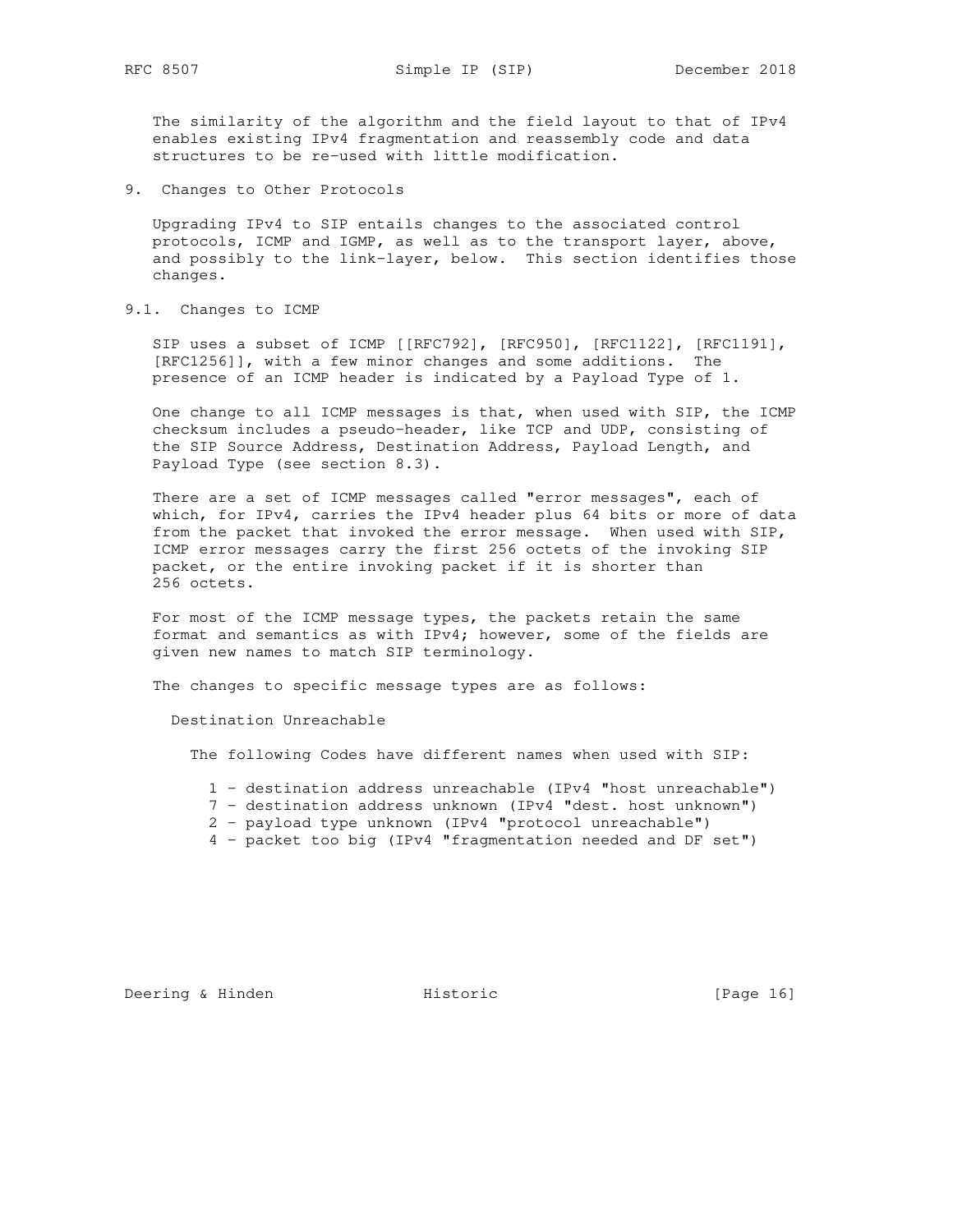The following Codes retain the same names when used with SIP:

- 3 port unreachable
- 5 source route failed
- 8 source host isolated
- 13 communication administratively prohibited

The following Codes are not used with SIP:

0 - net unreachable

- 6 destination network unknown
- 9 comm. with dest. network administratively prohibited
- 10 comm. with dest. host administratively prohibited
- 11 network unreachable for type of service
- 12 host unreachable for type of service

 For "packet too big" messages (Code 4), the minimum legal value in the Next-Hop MTU field [RFC1191] is 576.

Time Exceeded

The name of Code 0 is changed to "hop limit exceeded in transit".

Parameter Problem

 The Pointer field is extended to 16 bits and moved to the low-order end of the second 32-bit word, as follows:

+-+-+-+-+-+-+-+-+-+-+-+-+-+-+-+-+-+-+-+-+-+-+-+-+-+-+-+-+-+-+

Type | Code | Checksum +-+-+-+-+-+-+-+-+-+-+-+-+-+-+-+-+-+-+-+-+-+-+-+-+-+-+-+-+-+-+ Reserved and a pointer expected by Rointer +-+-+-+-+-+-+-+-+-+-+-+-+-+-+-+-+-+-+-+-+-+-+-+-+-+-+-+-+-+-+ | |

first 256 octets of the invoking packet

| |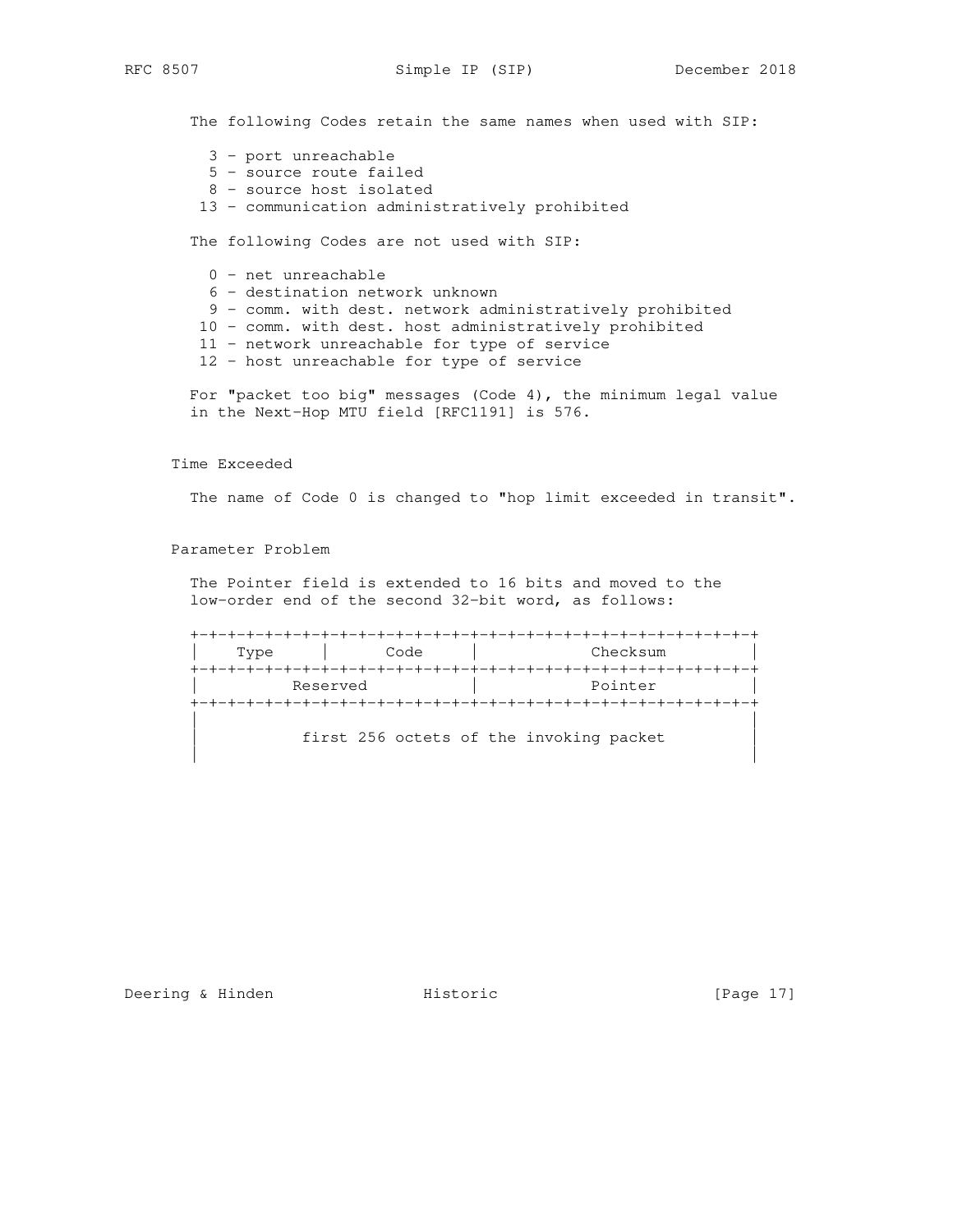Redirect

 Only Code 1 is used for SIP, meaning "redirect packets for the destination address".

 The Redirect header is modified for SIP, to accommodate the 64-bit address of the "preferred router" and to retain 64-bit alignment, as follows:

 +-+-+-+-+-+-+-+-+-+-+-+-+-+-+-+-+-+-+-+-+-+-+-+-+-+-+-+-+-+-+-+ | Type | Code | Checksum | +-+-+-+-+-+-+-+-+-+-+-+-+-+-+-+-+-+-+-+-+-+-+-+-+-+-+-+-+-+-+-+ Reserved +-+-+-+-+-+-+-+-+-+-+-+-+-+-+-+-+-+-+-+-+-+-+-+-+-+-+-+-+-+-+-+ | | Preferred Router + | | +-+-+-+-+-+-+-+-+-+-+-+-+-+-+-+-+-+-+-+-+-+-+-+-+-+-+-+-+-+-+-+ | | first 256 octets of the invoking packet | |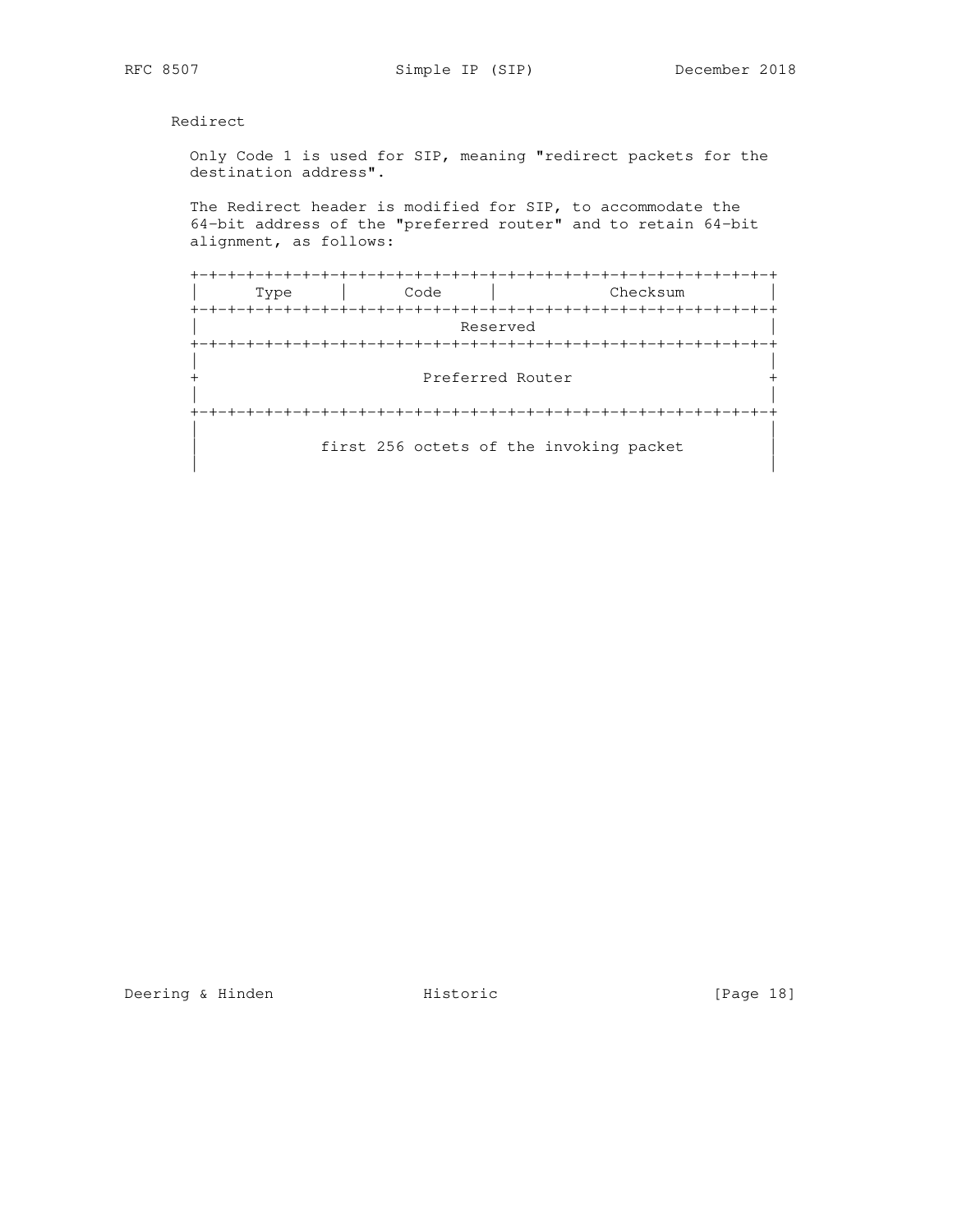# Router Advertisement

The format of the Router Advertisement message is changed to:

 +-+-+-+-+-+-+-+-+-+-+-+-+-+-+-+-+-+-+-+-+-+-+-+-+-+-+-+-+-+-+-+ | Type | Code | Checksum | +-+-+-+-+-+-+-+-+-+-+-+-+-+-+-+-+-+-+-+-+-+-+-+-+-+-+-+-+-+-+-+ Num Addrs | Addr Entry Size | Lifetime +-+-+-+-+-+-+-+-+-+-+-+-+-+-+-+-+-+-+-+-+-+-+-+-+-+-+-+-+-+-+-+ | | Router Address[0] | | +-+-+-+-+-+-+-+-+-+-+-+-+-+-+-+-+-+-+-+-+-+-+-+-+-+-+-+-+-+-+-+ Preference Level[0] +-+-+-+-+-+-+-+-+-+-+-+-+-+-+-+-+-+-+-+-+-+-+-+-+-+-+-+-+-+-+-+ Reserved[0] +-+-+-+-+-+-+-+-+-+-+-+-+-+-+-+-+-+-+-+-+-+-+-+-+-+-+-+-+-+-+-+ | | + Router Address[1] + | | +-+-+-+-+-+-+-+-+-+-+-+-+-+-+-+-+-+-+-+-+-+-+-+-+-+-+-+-+-+-+-+ | Preference Level[1] | +-+-+-+-+-+-+-+-+-+-+-+-+-+-+-+-+-+-+-+-+-+-+-+-+-+-+-+-+-+-+-+ Reserved[1] +-+-+-+-+-+-+-+-+-+-+-+-+-+-+-+-+-+-+-+-+-+-+-+-+-+-+-+-+-+-+-+ | . | | . | | . |

 The value in the Addr Entry Size field is 4, and all of the Reserved fields are initialized to zero by senders and ignored by receivers.

Router Solicitation

No changes.

Echo and Echo Reply

No changes.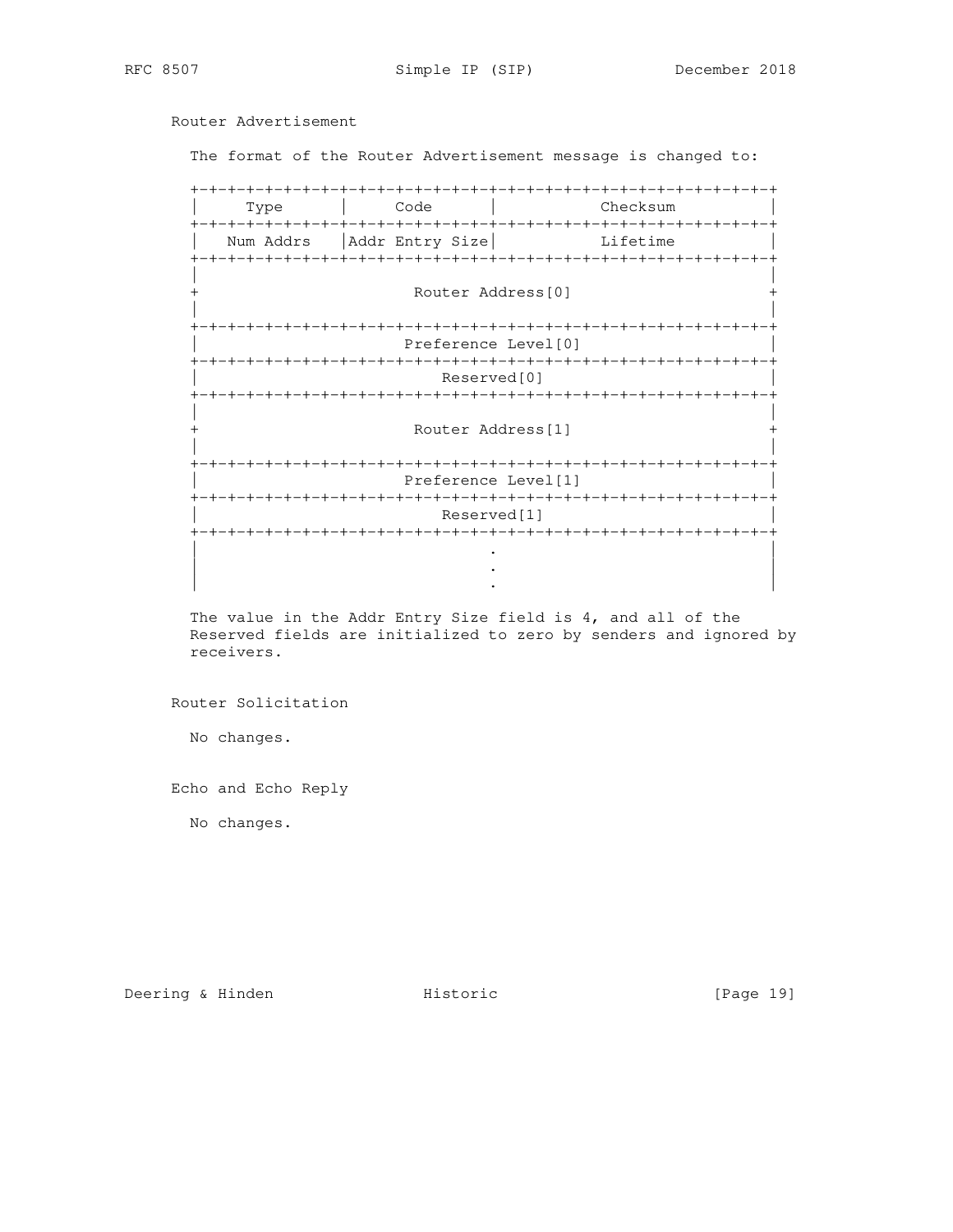The following ICMP message types are not used with SIP:

 Source Quench Timestamp Timestamp Reply Information Request Information Reply Address Mask Request Address Mask Reply

## 9.2. Changes to IGMP

 SIP uses the Internet Group Management Protocol, IGMP [RFC1112]. The presence of an IGMP header is indicated by a Payload Type of 2.

When used with SIP, the IGMP checksum includes a pseudo-header, like TCP and UDP, consisting of the SIP Source Address, Destination Address, Payload Length, and Payload Type (see section 8.3).

The format of an IGMP Host Membership Query message becomes:

| Checksum<br> Version  Type<br>Reserved |
|----------------------------------------|
|                                        |
| Reserved                               |
|                                        |

The format of an IGMP Host Membership Report message becomes:

| Version<br>Type | Reserved          | Checksum |
|-----------------|-------------------|----------|
|                 |                   |          |
|                 | Reserved          |          |
|                 |                   |          |
|                 |                   |          |
|                 | Multicast Address |          |
|                 |                   |          |
|                 |                   |          |

 For both message types, the Version number remains 1, and the Reserved fields are set to zero by senders and ignored by receivers.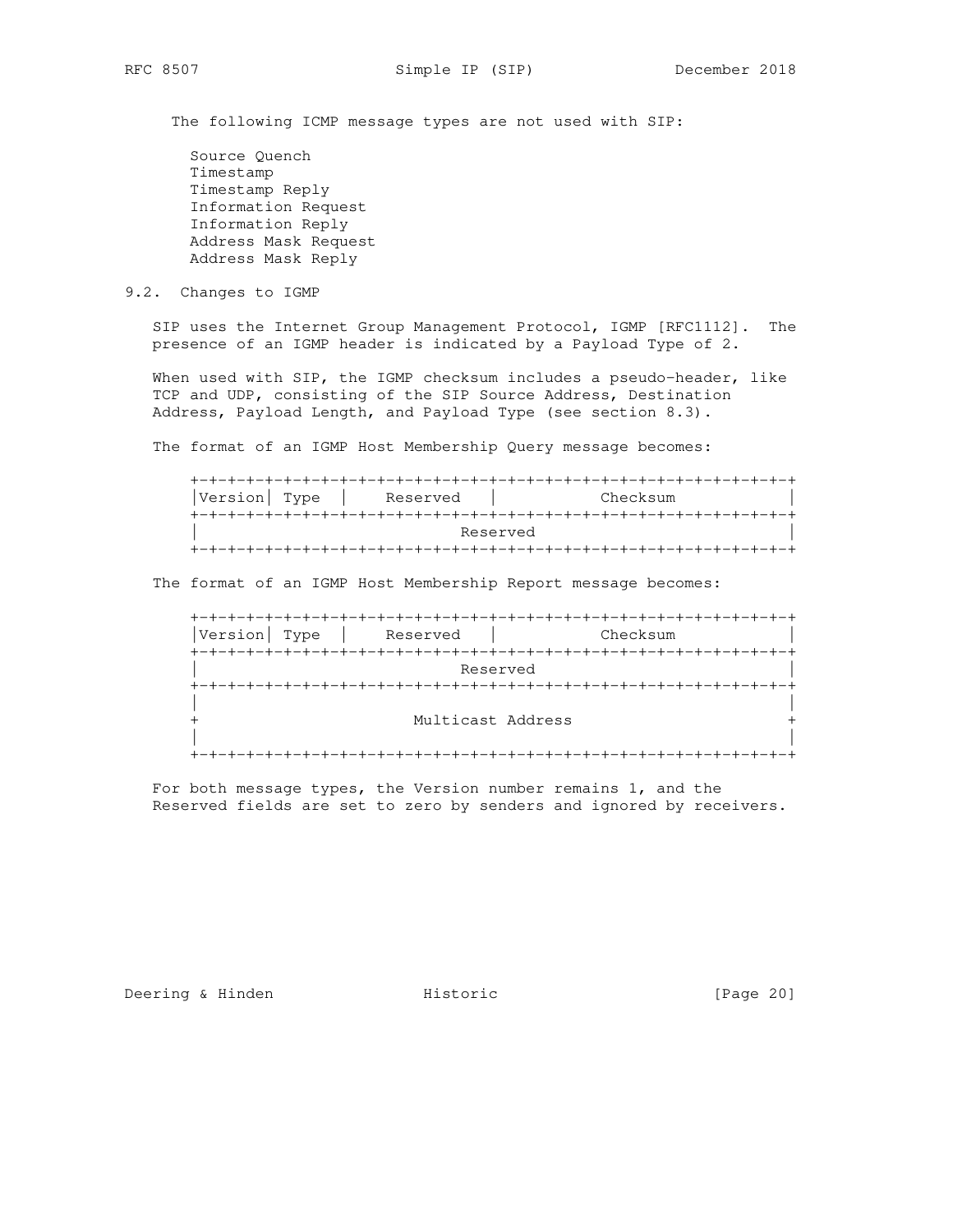## 9.3. Changes to Transport Protocols

 The service interface to SIP has some differences from IPv4's service interface. Existing transport protocols that use IPv4 must be changed to operate over SIP's service interface. The differences from IPv4 are:

- o Any addresses passed across the interface are 64 bits long, rather than 32 bits.
- o The following IPv4 variables are not passed across the interface: Precedence, Type-of-Service, Identifier, Don't Fragment Flag
- o SIP options have a different format than IPv4 options. (For SIP, "options" are all headers between, and not including, the SIP header and the transport header. The only IPv4 option currently specified for SIP is Loose Source Routing.
- o ICMP error messages for SIP that are passed up to the transport layer carry the first 256 octets of the invoking SIP packet.

 Transport protocols that use IPv4 addresses for their own purposes, such as identifying connection state or inclusion in a pseudo-header checksum, must be changed to use 64-bit SIP addresses for those purposes instead.

 For SIP, the pseudo-header checksums of TCP, UDP, ICMP, and IGMP include the SIP Source Address, Destination Address, Payload Length, and Payload Type, with the following caveats:

- o If the packet contains a Source Routing header, the destination address used in the pseudo-header checksum is that of the final destination.
- o The Payload Length used in the pseudo-header checksum is the length of the transport-layer packet, including the transport header.
- o The Payload Type used in the pseudo-header checksum is the Payload Type from the header immediately preceding the transport header.
- o When added to the pseudo-header checksum, the Payload Type is treated as the left octet of a 16-bit word, with zeros in the the right octet, when viewed in IP standard octet order.

Deering & Hinden **Historic** Filth Historic [Page 21]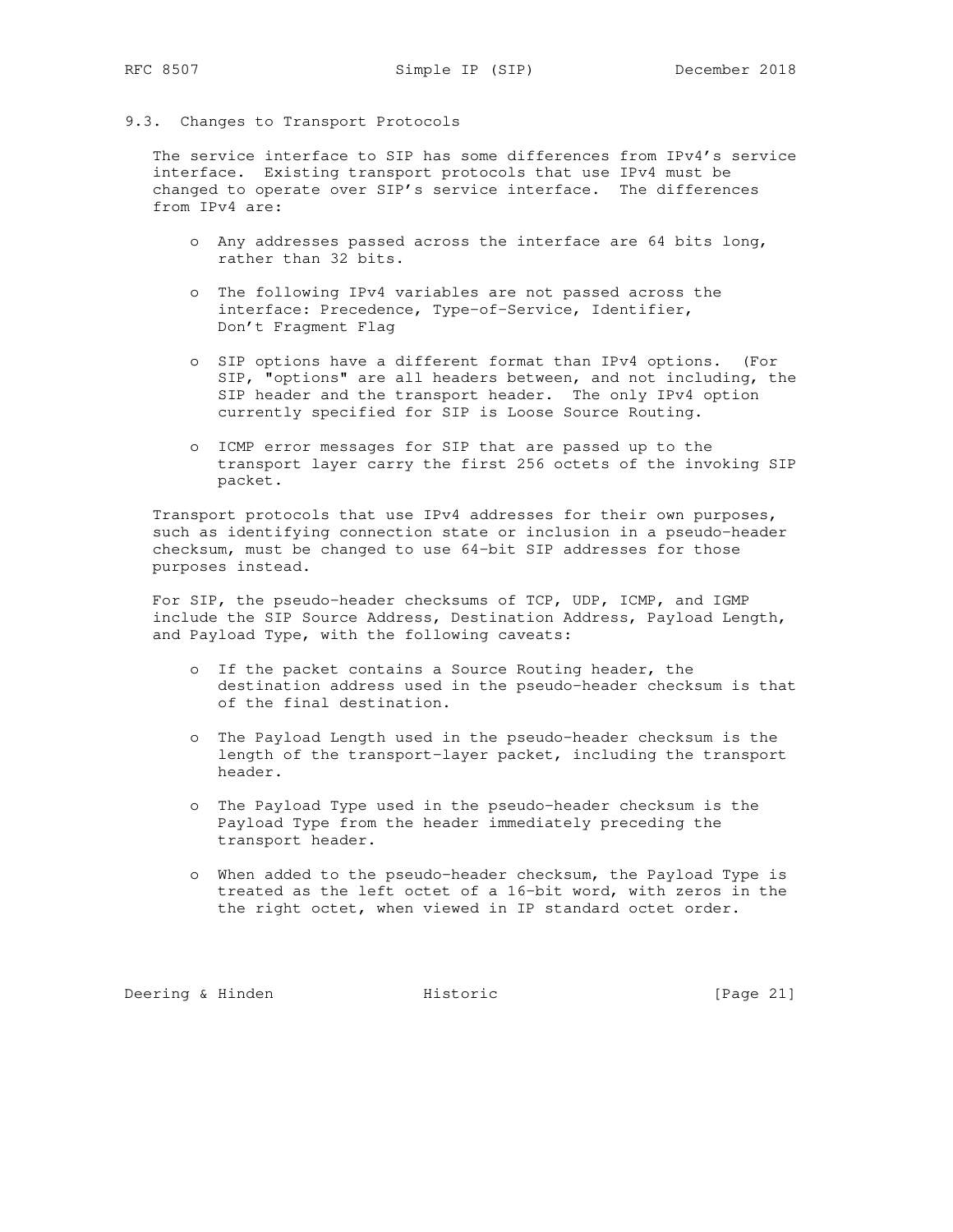o If either of the two addresses used in the pseudo-header checksum has its high-order bit set to 1, only the low-order 32-bits of that address shall be used in the sum. The high-order bit is used to indicate that the addressed system is an IPv4 system, and that the low-order 32-bits of the address contain that system's IPv4 address [IPAE].

 The semantics of SIP service differ from IPv4 service in three ways that may affect some transport protocols:

- (1) SIP does not enforce maximum packet lifetime. Any transport protocol that relies on IPv4 to limit packet lifetime must take this change into account, for example, by providing its own mechanisms for detecting and discarding obsolete packets.
- (2) SIP does not checksum its own header fields. Any transport protocol that relies on IPv4 to assure the integrity of the source and destinations addresses, packet length, and transport protocol identifier must take this change into account. In particular, when used with SIP, the UDP checksum is mandatory, and ICMP and IGMP are changed to use a pseudo-header checksum.
- (3) SIP does not (except in special cases) fragment packets that exceed the MTU of their delivery paths. Therefore, a transport protocol must not send packets longer than 576 octets unless it implements Path MTU Discovery [RFC1191] and is capable of adapting its transmitted packet size in response to changes of the path MTU.
- 9.4. Changes to Link-Layer Protocols

 Link-layer media that have an MTU less than 576 must be enhanced with a link-specific fragmentation and reassembly mechanism, to support SIP.

 For links on which ARP is used by IPv4, the identical ARP protocol is used for SIP. The low-order 32-bits of SIP addresses are used wherever IPv4 addresses would appear; since ARP is used only among systems on the same subnet, the high-order 32-bits of the SIP addresses may be inferred from the subnet prefix (assuming the subnet prefix is at least 32 bits long). [This is subject to change -- see Appendix B.]

10. Security Considerations

<to be done>

Deering & Hinden **Historic** Historic [Page 22]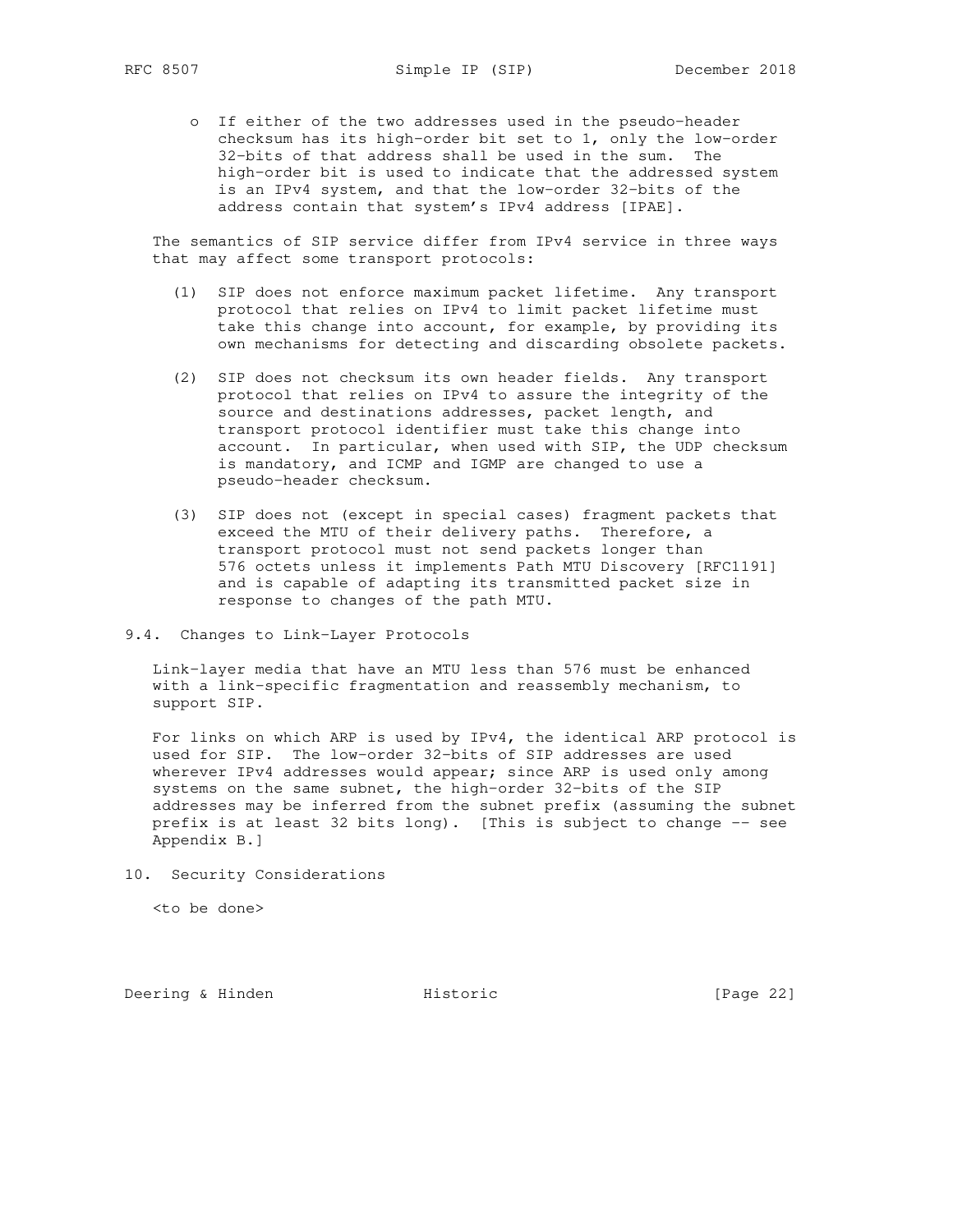### 11. Acknowledgments

 The author acknowledges the many helpful suggestions and the words of encouragement from Dave Clark, Dave Crocker, Deborah Estrin, Bob Hinden, Christian Huitema, Van Jacobson, Jeff Mogul, Dave Nichols, Erik Nordmark, Dave Oran, Craig Partridge, Scott Shenker, Paul Tsuchiya, Lixia Zhang, the members of End-to-End Research Group and the IPAE Working Group, and the participants in the big-internet and sip mailing lists. He apologizes to those whose names he has not explicitly listed. [If you want to be on the list in the next draft, just let him know!]

 Editor's note: Steve Deering was employed by the Xerox Palo Alto Research Center in Palo Alto, CA USA when this work was done.

### 12. Informative References

- [IPAE] Crocker, D. and R. Hinden, "IP Address Encapsulation (IPAE): A Mechanism for Introducing a New IP", Work in Progress, draft-crocker-ip-encaps-01, November 1992.
- [RFC791] Postel, J., "Internet Protocol", STD 5, RFC 791, DOI 10.17487/RFC0791, September 1981, <https://www.rfc-editor.org/info/rfc791>.
- [RFC792] Postel, J., "Internet Control Message Protocol", STD 5, RFC 792, DOI 10.17487/RFC0792, September 1981, <https://www.rfc-editor.org/info/rfc792>.
- [RFC950] Mogul, J. and J. Postel, "Internet Standard Subnetting Procedure", STD 5, RFC 950, DOI 10.17487/RFC0950, August 1985, <https://www.rfc-editor.org/info/rfc950>.
- [RFC951] Croft, W. and J. Gilmore, "Bootstrap Protocol", RFC 951, DOI 10.17487/RFC0951, September 1985, <https://www.rfc-editor.org/info/rfc951>.
- [RFC1112] Deering, S., "Host extensions for IP multicasting", STD 5, RFC 1112, DOI 10.17487/RFC1112, August 1989, <https://www.rfc-editor.org/info/rfc1112>.
- [RFC1122] Braden, R., Ed., "Requirements for Internet Hosts - Communication Layers", STD 3, RFC 1122, DOI 10.17487/RFC1122, October 1989, <https://www.rfc-editor.org/info/rfc1122>.

Deering & Hinden **Historic** Filter Historic [Page 23]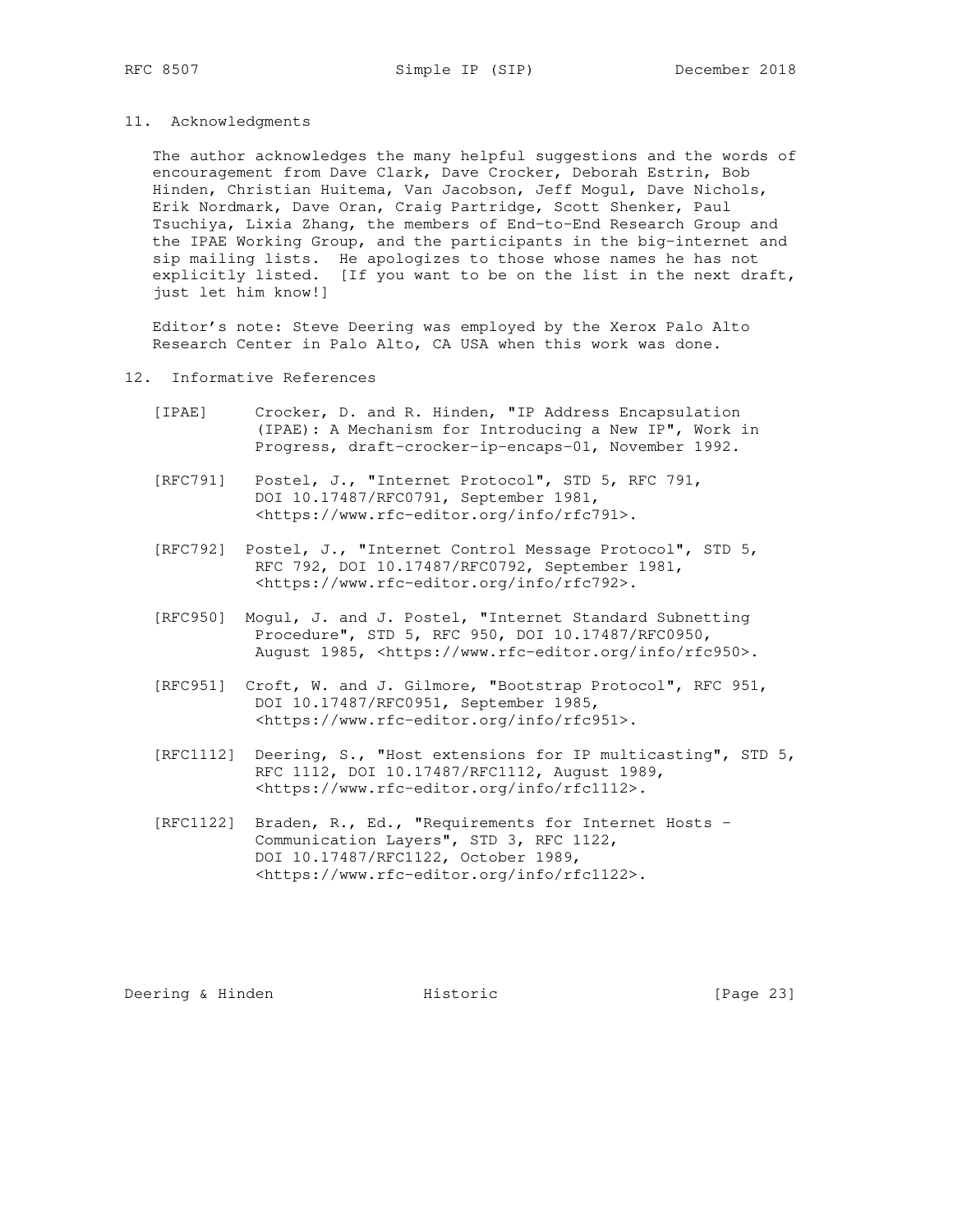- [RFC1191] Mogul, J. and S. Deering, "Path MTU discovery", RFC 1191, DOI 10.17487/RFC1191, November 1990, <https://www.rfc-editor.org/info/rfc1191>.
- [RFC1256] Deering, S., Ed., "ICMP Router Discovery Messages", RFC 1256, DOI 10.17487/RFC1256, September 1991, <https://www.rfc-editor.org/info/rfc1256>.
- [RFC1661] Simpson, W., Ed., "The Point-to-Point Protocol (PPP)", STD 51, RFC 1661, DOI 10.17487/RFC1661, July 1994, <https://www.rfc-editor.org/info/rfc1661>.
- [RFC1710] Hinden, R., "Simple Internet Protocol Plus White Paper", RFC 1710, DOI 10.17487/RFC1710, October 1994, <https://www.rfc-editor.org/info/rfc1710>.
- [RFC1752] Bradner, S. and A. Mankin, "The Recommendation for the IP Next Generation Protocol", RFC 1752, DOI 10.17487/RFC1752, January 1995, <https://www.rfc-editor.org/info/rfc1752>.
	- [RFC1883] Deering, S. and R. Hinden, "Internet Protocol, Version 6 (IPv6) Specification", RFC 1883, DOI 10.17487/RFC1883, December 1995, <https://www.rfc-editor.org/info/rfc1883>.
- [RFC8200] Deering, S. and R. Hinden, "Internet Protocol, Version 6 (IPv6) Specification", STD 86, RFC 8200, DOI 10.17487/RFC8200, July 2017, <https://www.rfc-editor.org/info/rfc8200>.
	- [SIP-ADDR] Deering, S., "Simple Internet Protocol (SIP) Addressing and Routing", Work in Progress, November 1992.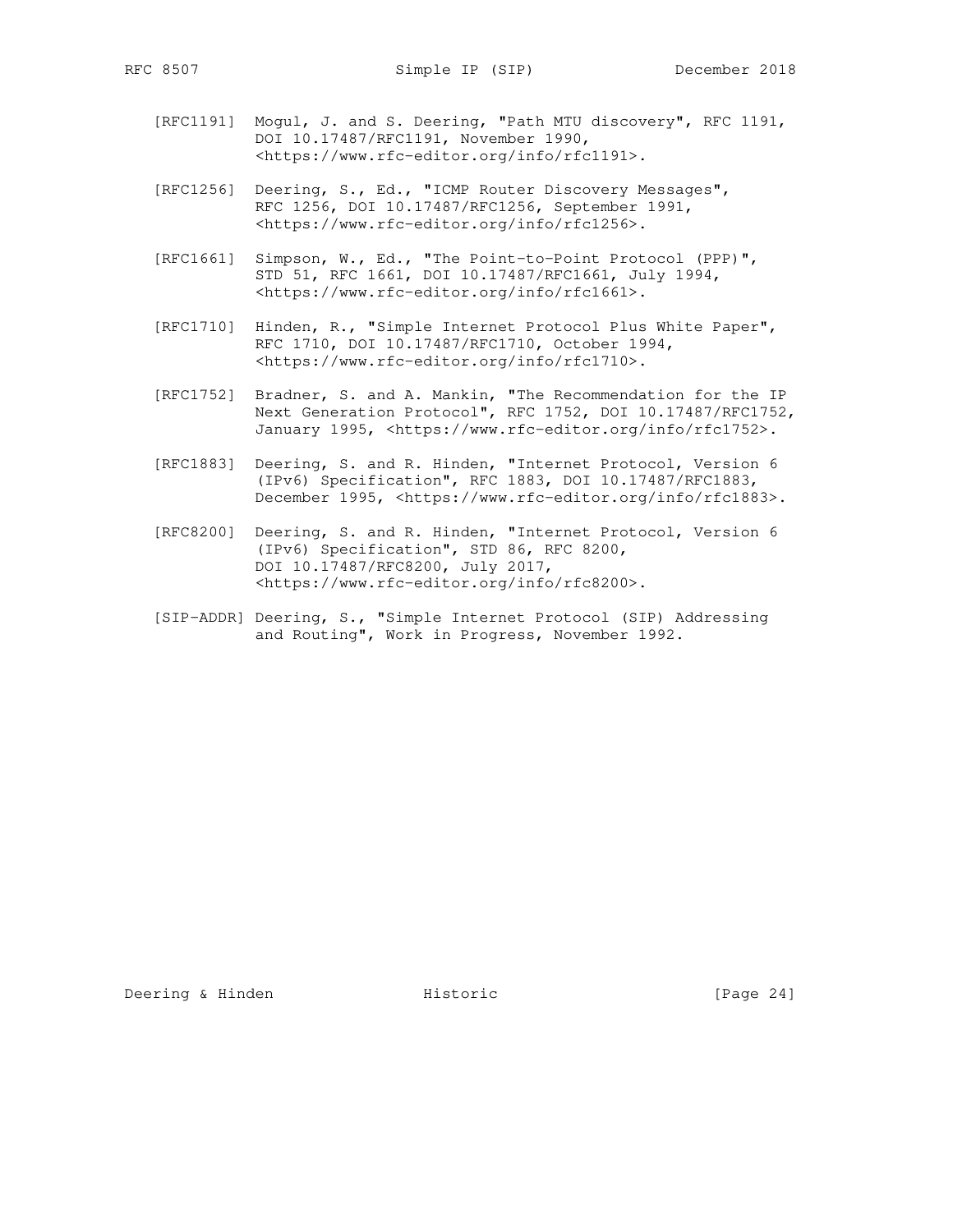<this section still to be done> Fields present in IPv4, but absent in SIP: Header Length Not needed; SIP header length is fixed. Precedence & Type of Service Not used; transport-layer Port fields (or perhaps a to-be-defined value in the Reserved field of the SIP header) may be used for classifying packets at a granularity finer than host-to-host, as required for special handling. Header Checksum Not used; transport pseudo-header checksum

 protects destinations from accepting corrupted packets.

Need to justify:

 change of Total Length -> Payload Length, excluding header change of Protocol -> Payload Type change of Time to Live -> Hop Limit movement of fragmentation fields out of fixed header bigger minimum MTU, and reliance on PMTU Discovery

Appendix B. Future Directions

Appendix A. SIP Design Rationale

 SIP as specified above is a fully functional replacement for IPv4, with a number of improvements, particularly in the areas of scalability of routing and addressing, and performance. Some additional improvements are still under consideration:

- o ARP may be modified to carry full 64-bit addresses, and to use link-layer multicast addresses, rather than broadcast addresses.
- o The 28-bit Reserved field in the SIP header may be defined as a "Flow ID", or partitioned into a Type of Service field and a Flow ID field, for classifying packets deserving of special handling, e.g., non-default quality of service or real-time service. On the other hand, the transport-layer port fields may be adequate for performing any such classification. (One possibility would be simply to remove the port fields from TCP & UDP and append them to the SIP header, as in XNS.)

Deering & Hinden **Historic** File Research (Page 25)